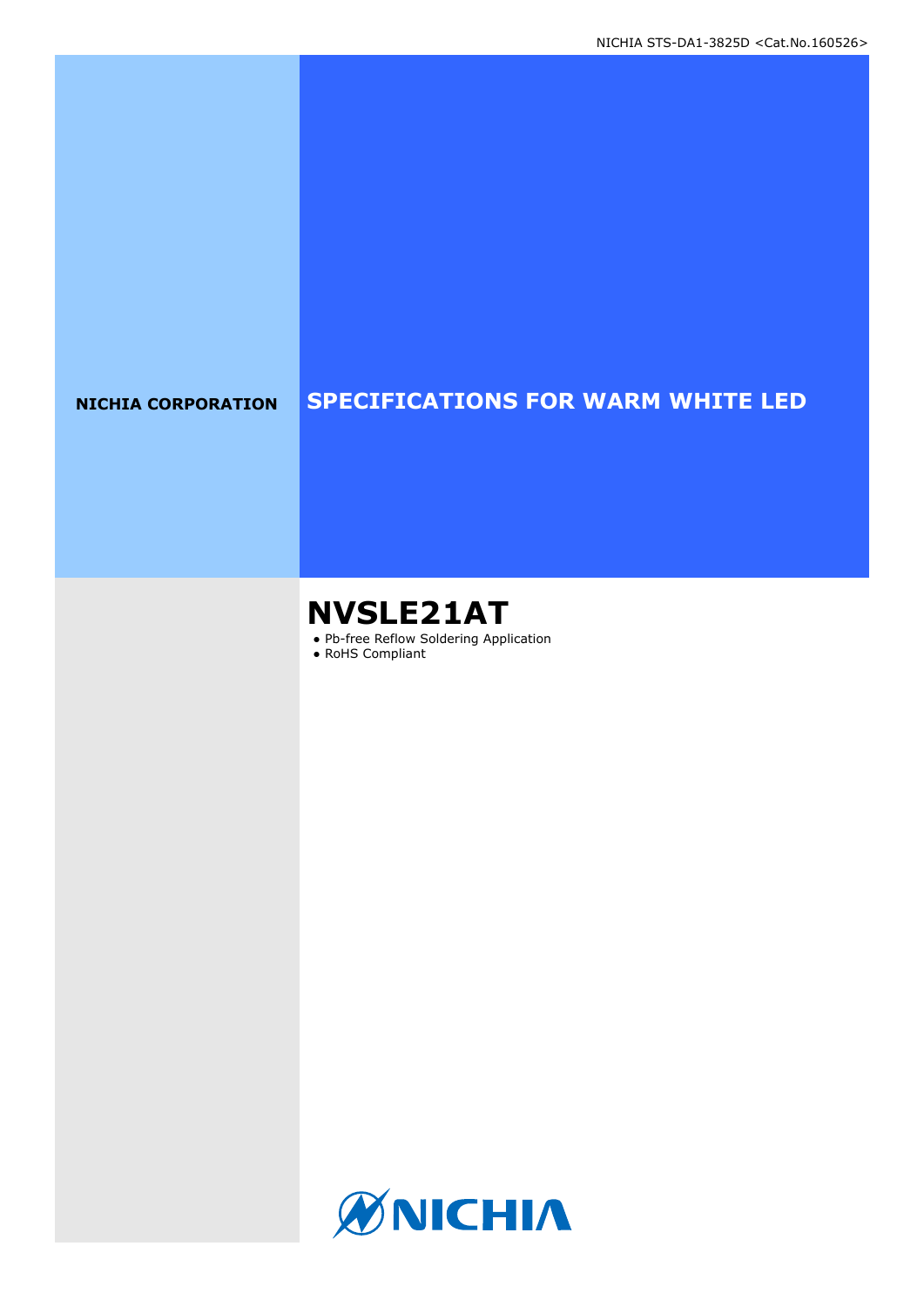### SPECIFICATIONS

#### (1) Absolute Maximum Ratings

| Item                         | Symbol                       | Absolute Maximum Rating | Unit |
|------------------------------|------------------------------|-------------------------|------|
| <b>Forward Current</b>       | $\mathrm{I}_\mathrm{F}$      | 1400                    | mA   |
| <b>Pulse Forward Current</b> | $I_{\mathsf{FP}}$            | 2000                    | mA   |
| Reverse Voltage              | $V_{R}$                      | 5                       |      |
| Power Dissipation            | $P_{D}$                      | 4.62                    | w    |
| Operating Temperature        | $\mathsf{T}_{\mathsf{oor}}$  | $-40 \sim 100$          | °C   |
| Storage Temperature          | ${\mathsf T}_{\textsf{sta}}$ | $-40 \sim 100$          | °C   |
| Junction Temperature         |                              | 135                     | ۰ς   |

\* Absolute Maximum Ratings at  $T_c = 25$ °C.

\* I<sub>FP</sub> conditions with pulse width ≤10ms and duty cycle ≤10%.

#### (2) Initial Electrical/Optical Characteristics

| Item                           | Symbol                | Condition                | <b>Typ</b>      | <b>Max</b> | <b>Unit</b>              |      |
|--------------------------------|-----------------------|--------------------------|-----------------|------------|--------------------------|------|
| Forward Voltage                |                       | $V_F$                    | $I_F = 700$ mA  | 3.0        | $\overline{\phantom{a}}$ | v    |
| <b>Reverse Current</b>         |                       | $I_{R}$                  | $V_R = 5V$      |            | -                        | μA   |
|                                | Luminous Flux         | $\Phi_{\rm v}$           | $I_F = 700$ mA  | 283        | $\overline{\phantom{a}}$ | Im   |
| <b>R70</b>                     | Color Rendering Index | $R_{a}$                  | $I_F = 700$ mA  | 72         | $\overline{\phantom{a}}$ |      |
|                                | Luminous Flux         | $\Phi_{\rm v}$           | $I_F = 700$ mA  | 256        | $\overline{\phantom{a}}$ | Im   |
| R8000                          | Color Rendering Index | $R_{a}$                  | $I_F = 700$ mA  | 82         | -                        |      |
|                                | Luminous Flux         | $\Phi_{v}$               | $I_F = 700$ mA  | 206        | $\overline{\phantom{a}}$ | lm   |
| R9050                          | Color Rendering Index | $R_{a}$                  | $I_F = 700$ mA  | 92         | -                        |      |
|                                | Luminous Flux         | $\Phi_{\rm v}$           | $I_F = 700$ mA  | 204        | -                        | Im   |
| R9080                          | Color Rendering Index | $R_{a}$                  | $I_F = 700$ mA  | 92         | $\overline{\phantom{a}}$ |      |
| <b>Chromaticity Coordinate</b> | X                     | $\overline{\phantom{a}}$ | $I_F = 700$ mA  | 0.4338     | $\overline{\phantom{0}}$ |      |
|                                |                       | -                        | $I_F = 700$ mA  | 0.4030     | -                        |      |
| <b>Thermal Resistance</b>      |                       | $R_{\theta$ JC           | $\qquad \qquad$ | 0.3        | 0.6                      | °C/W |

\* Characteristics at  $T_c = 25$ °C.

\* Luminous Flux value as per CIE 127:2007 standard.

\* Chromaticity Coordinates as per CIE 1931 Chromaticity Chart.

\* The thermal resistance value (R<sub>9JC</sub>) is used to perform logical analysis (e.g. computer-based thermal analysis simulation) and represents a thermal resistance between the die to the  $T_c$  measurement point (PCB used: Aluminum PCB t=1.5mm, Insulating layer t=0.12mm).

\* For more details on thermal resistance, see CAUTIONS, (6) Thermal Management.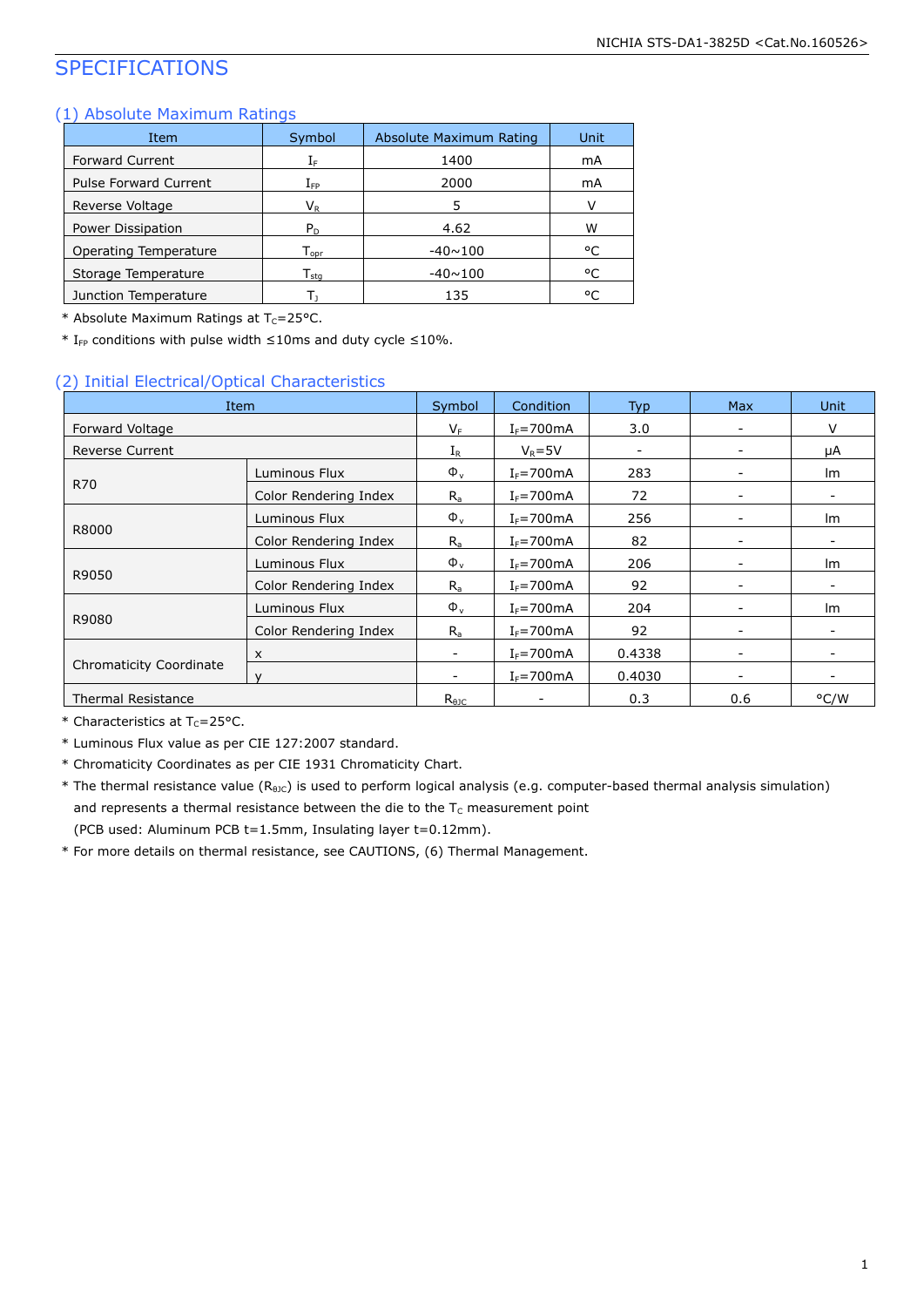### RANKS

| Item                   | Rank              |         | Min | Max | Unit |  |
|------------------------|-------------------|---------|-----|-----|------|--|
|                        | M21               |         | 3.2 | 3.3 |      |  |
|                        | M1                |         | 3.0 | 3.2 | V    |  |
| Forward Voltage        | L2                |         | 2.8 | 3.0 |      |  |
|                        | L12               |         | 2.7 | 2.8 |      |  |
| <b>Reverse Current</b> | $\qquad \qquad -$ |         |     | 50  | μA   |  |
|                        | D320              |         | 320 | 340 |      |  |
|                        | D300              |         | 300 | 320 |      |  |
|                        | D280              |         | 280 | 300 |      |  |
|                        | D260              |         | 260 | 280 | Im   |  |
| Luminous Flux          | D240              |         | 240 | 260 |      |  |
|                        | D220              |         | 220 | 240 |      |  |
|                        | D <sub>200</sub>  |         | 200 | 220 |      |  |
|                        | D180              |         | 180 | 200 |      |  |
|                        | D160              |         | 160 | 180 |      |  |
|                        | R70               | $R_{a}$ | 70  |     |      |  |
|                        |                   | $R_a$   | 80  |     |      |  |
| Color Rendering Index  | R8000             | $R_9$   | 0   |     |      |  |
|                        |                   | $R_a$   | 90  |     |      |  |
|                        | R9050             | $R_9$   | 50  |     |      |  |
|                        |                   | $R_{a}$ | 90  | -   | -    |  |
|                        | R9080             | $R_9$   | 80  |     |      |  |

#### Color Ranks

The color rank has a chromaticity range within a 3-step MacAdam ellipse.

|                        |   | Rank     | Rank     | Rank     | Rank     | Rank     |
|------------------------|---|----------|----------|----------|----------|----------|
|                        |   | sm273    | sm303    | sm353    | sm403    | sm453    |
|                        | x | 0.4578   | 0.4338   | 0.4073   | 0.3818   | 0.3611   |
| Center Point           |   | 0.4101   | 0.4030   | 0.3917   | 0.3797   | 0.3658   |
| Minor Axis             | a | 0.004056 | 0.004107 | 0.004098 | 0.004071 | 0.003852 |
| Major Axis             | b | 0.007872 | 0.008391 | 0.008796 | 0.009282 | 0.009009 |
| Ellipse Rotation Angle | Φ | $-36.05$ | $-36.00$ | $-35.47$ | $-35.95$ | $-34.33$ |

The color rank has a chromaticity range within a 5-step MacAdam ellipse.

|                               |   | Rank     | Rank<br>Rank |          | Rank     | Rank     |
|-------------------------------|---|----------|--------------|----------|----------|----------|
|                               |   | sm275    | sm305        | sm355    | sm405    | sm455    |
| Center Point                  | x | 0.4578   | 0.4338       | 0.4073   | 0.3818   | 0.3611   |
|                               |   | 0.4101   | 0.4030       | 0.3917   | 0.3797   | 0.3658   |
| Minor Axis                    | a | 0.006760 | 0.006845     | 0.006830 | 0.006785 | 0.006420 |
| Major Axis                    | b | 0.013120 | 0.013985     | 0.014660 | 0.015470 | 0.015015 |
| <b>Ellipse Rotation Angle</b> | Φ | $-36.05$ | $-36.00$     | $-35.47$ | $-35.95$ | $-34.33$ |

 $*$  Ranking at T<sub>c</sub>=25°C.

\* Forward Voltage Tolerance: ±0.05V

\* Luminous Flux Tolerance: ±6%

\* Color Rendering Index  $R_a$  Tolerance:  $\pm 2$ 

\* Color Rendering Index R<sup>9</sup> Tolerance: ±6.5

 $*$  The R<sub>9</sub> value for the above rank shall be greater than 0.

\* Chromaticity Coordinate Tolerance: ±0.006

\* LEDs from the above ranks will be shipped.

The rank combination ratio per shipment will be decided by Nichia.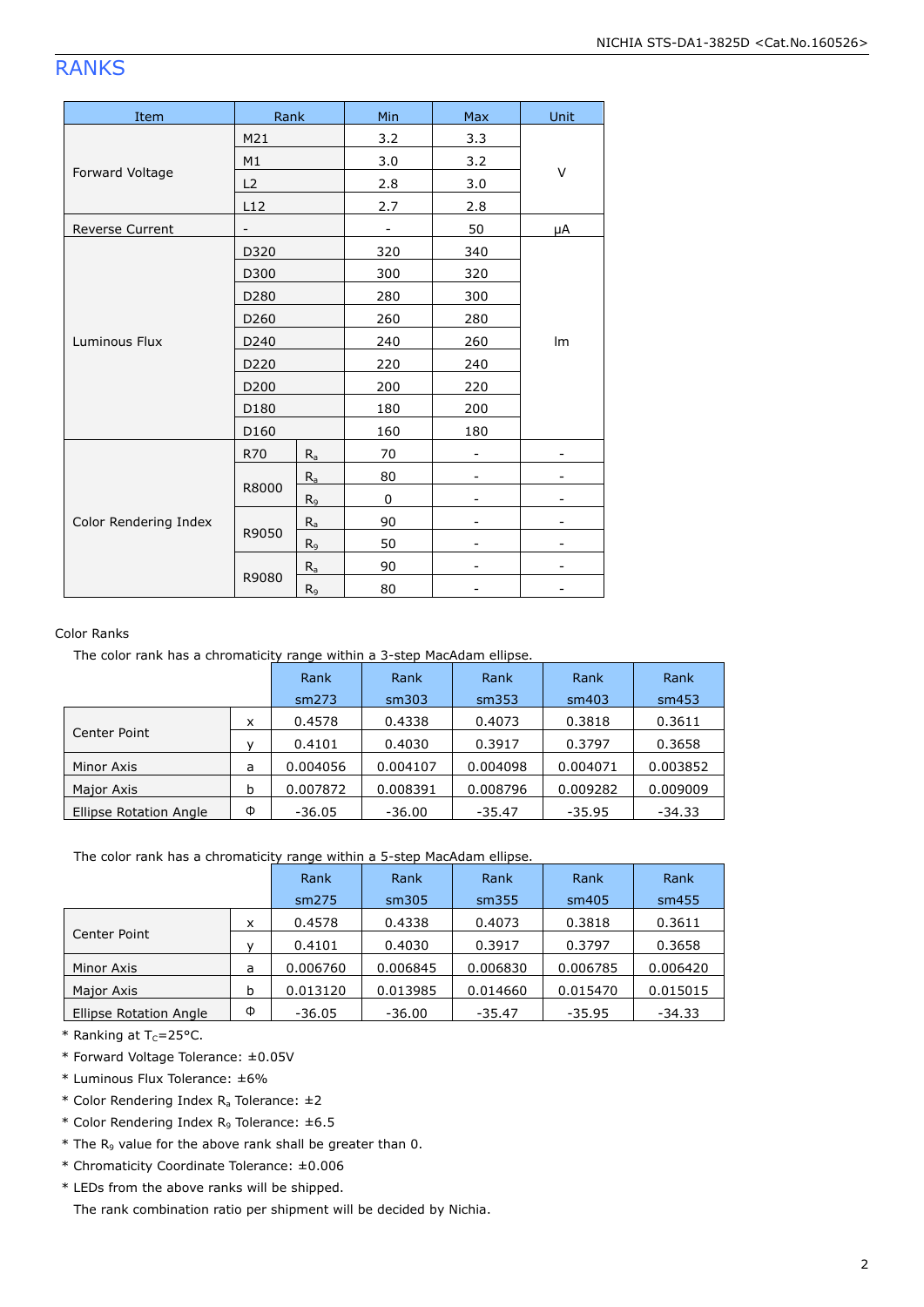|                                                                  | Luminous Flux Ranks by Color Rank, Color Rendering Index Rank |                  |      |                  |      |      |                  |      |      |      |
|------------------------------------------------------------------|---------------------------------------------------------------|------------------|------|------------------|------|------|------------------|------|------|------|
| Ranking by<br>Color Coordinates,<br><b>Color Rendering Index</b> | Ranking by<br>Luminous Flux                                   | D <sub>160</sub> | D180 | D <sub>200</sub> | D220 | D240 | D <sub>260</sub> | D280 | D300 | D320 |
|                                                                  | R70                                                           |                  |      |                  |      |      |                  |      |      |      |
|                                                                  | R8000                                                         |                  |      |                  |      |      |                  |      |      |      |
| sm273,sm275                                                      | R9050                                                         |                  |      |                  |      |      |                  |      |      |      |
|                                                                  | R9080                                                         |                  |      |                  |      |      |                  |      |      |      |
|                                                                  | R70                                                           |                  |      |                  |      |      |                  |      |      |      |
| sm303,sm305                                                      | R8000                                                         |                  |      |                  |      |      |                  |      |      |      |
|                                                                  | R9050,R9080                                                   |                  |      |                  |      |      |                  |      |      |      |
|                                                                  | R70                                                           |                  |      |                  |      |      |                  |      |      |      |
| sm353,sm355                                                      | R8000                                                         |                  |      |                  |      |      |                  |      |      |      |
|                                                                  | R9050,R9080                                                   |                  |      |                  |      |      |                  |      |      |      |
|                                                                  | R70                                                           |                  |      |                  |      |      |                  |      |      |      |
| sm403,sm405,                                                     | R8000                                                         |                  |      |                  |      |      |                  |      |      |      |
| sm453, sm455                                                     | R9050,R9080                                                   |                  |      |                  |      |      |                  |      |      |      |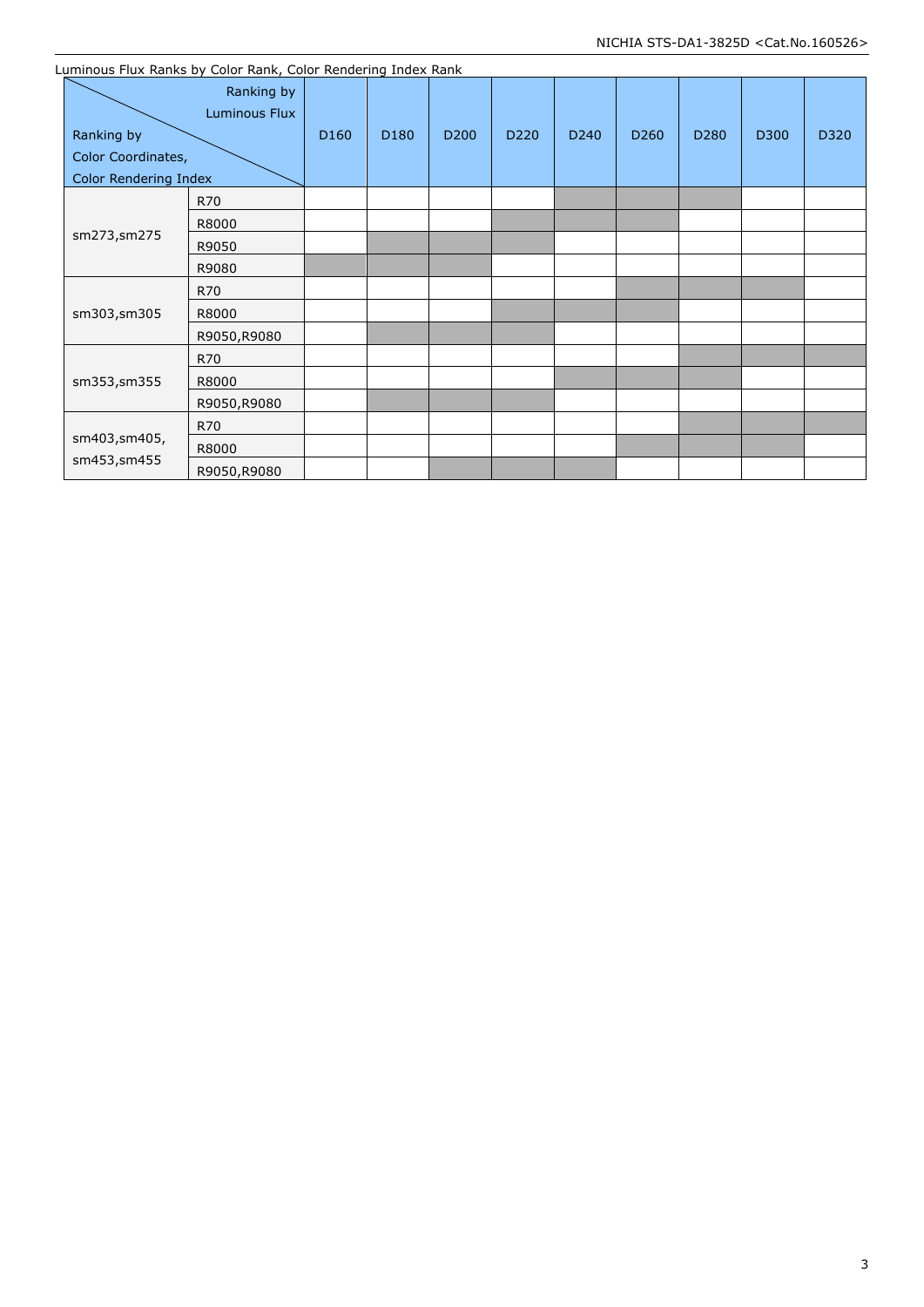### CHROMATICITY DIAGRAM

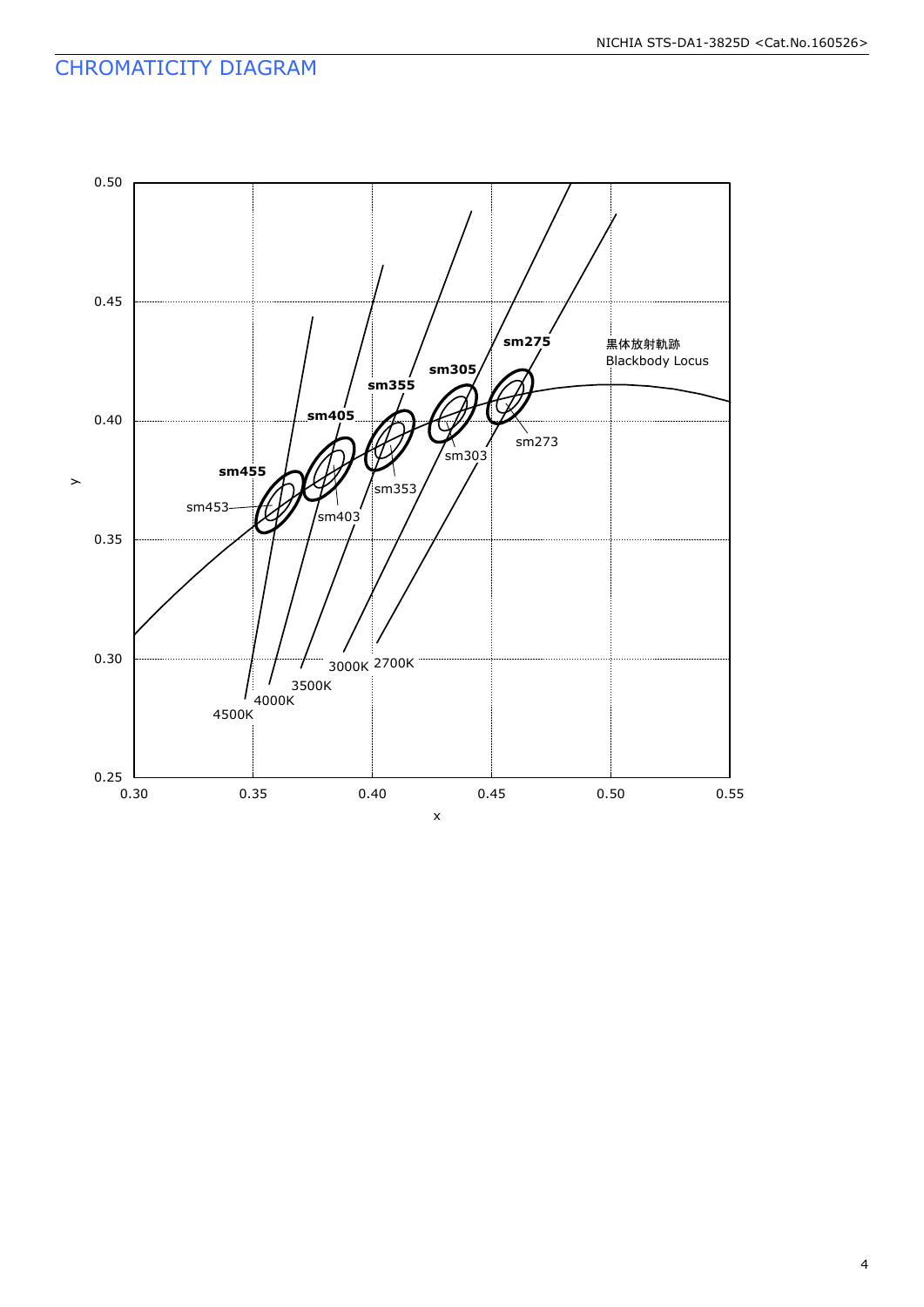### OUTLINE DIMENSIONS

NVSLE21A<br>管理番号 No. STS-DA7-7891C





| 演色性ランク<br>Color Rendering Index Rank | 製品高さH<br>Height H |
|--------------------------------------|-------------------|
| R70                                  | $0.27 \pm 0.05$   |
| R8000                                | $0.30 \pm 0.05$   |
| R9050, R9080                         | $0.35 \pm 0.05$   |

| 項目 Item                                      | 内容 Description                                                           |
|----------------------------------------------|--------------------------------------------------------------------------|
| パッケージ材質<br>Package Materials                 | シリコーン樹脂<br>Silicone Resin                                                |
| 蛍光体層材質<br>Phosphor sheet<br><b>Materials</b> | シリコーン樹脂<br>(拡散剤+蛍光体入り)<br>Silicone Resin<br>(with diffuser and phosphor) |
| 雷極材質<br><b>Electrodes Materials</b>          | 金メッキ<br>Au-plated                                                        |
| 質量<br>Weight                                 | 0.0033q(TYP)                                                             |



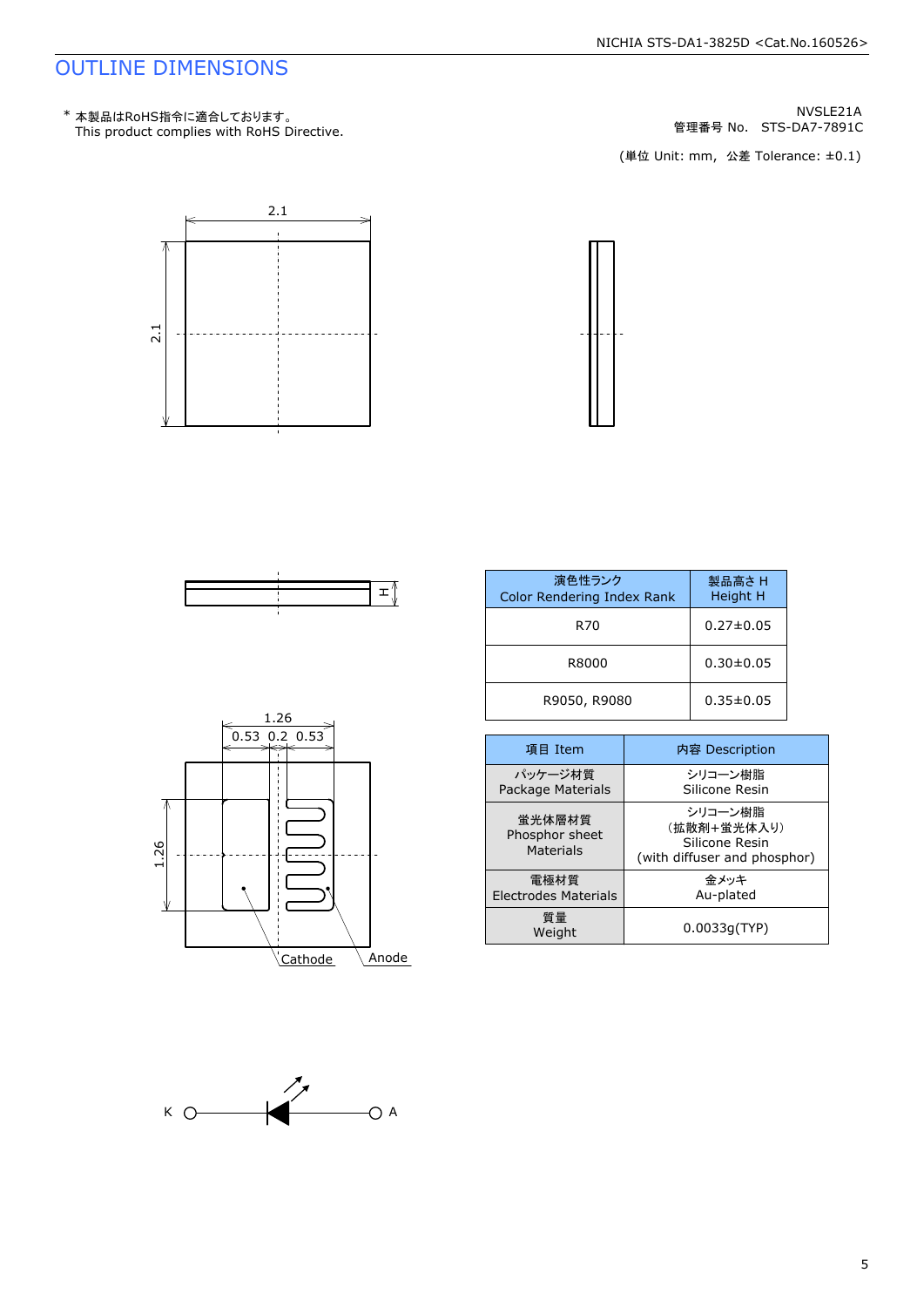### SOLDERING

• Reflow Soldering Condition(Lead-free Solder)



● Recommended Soldering Pad Pattern



- \* This LED is designed to be reflow soldered on to a PCB. If dip soldered or hand soldered, Nichia cannot guarantee its reliability.
- \* Reflow soldering must not be performed more than twice.
- \* Avoid rapid cooling. Ramp down the temperature gradually from the peak temperature.
- \* Nitrogen reflow soldering is recommended. Air flow soldering conditions can cause optical degradation, caused by heat and/or atmosphere.
- \* Since the silicone used in the encapsulating resin is soft, do not press on the encapsulant resin.
- Pressure can cause nicks, chip-outs, encapsulant delamination and deformation, and bump breaks, decreasing reliability.
- \* Repairing should not be done after the LEDs have been soldered.
- \* When soldering, do not apply stress to the LED while the LED is hot.
- \* When using a pick and place machine, choose an appropriate nozzle for this product.
- \* The recommended soldering pad pattern is designed for attachment of the LED without problems. When precise mounting accuracy is required, such as high-density mounting, ensure that the size and shape of the pad are suitable for the circuit design.
- \* When flux is used, it should be a halogen free flux. Ensure that the manufacturing process is not designed in a manner where the flux will come in contact with the LEDs.
- \* Make sure that there are no issues with the type and amount of solder that is being used.
- \* All of the electrode pads are on the backside of this product; solder connections will not be able to be seen nor confirmed by a normal visual inspection. When using the product, ensure that there are no issues with the soldering conditions.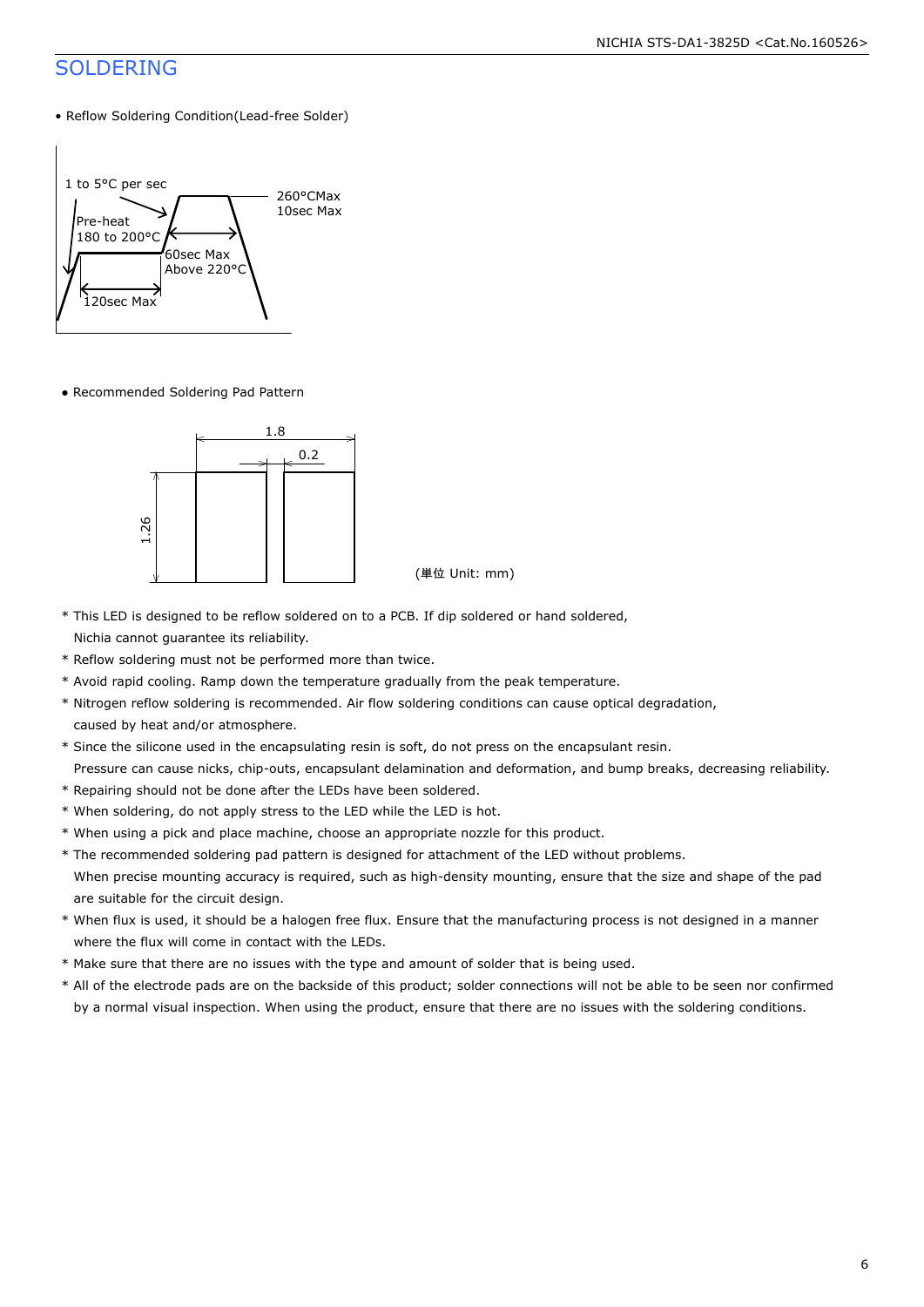### TAPE AND REEL DIMENSIONS





- Reel Size: 6000pcs \* 数量は1リールにつき 6000個入りです。
- The tape packing method complies with JIS C 0806 \* JIS C 0806電子部品テーピングに準拠しています。<br>The tape packing method complies with JIS C 0806<br>(Packaging of Electronic Components on Continuous Tapes).
- When the tape is rewound due to work interruptions, no more than 10N should be applied to the embossed carrier tape.<br>The LEDs may stick to the top cover tape. 実装作業の中断などでエンボスキャリアテープをリールに巻き取る場合、<br>エンボスキャリアテープを強く(10N以上)締めないで下さい。<br>LEDがカバーテープに貼り付く可能性があります。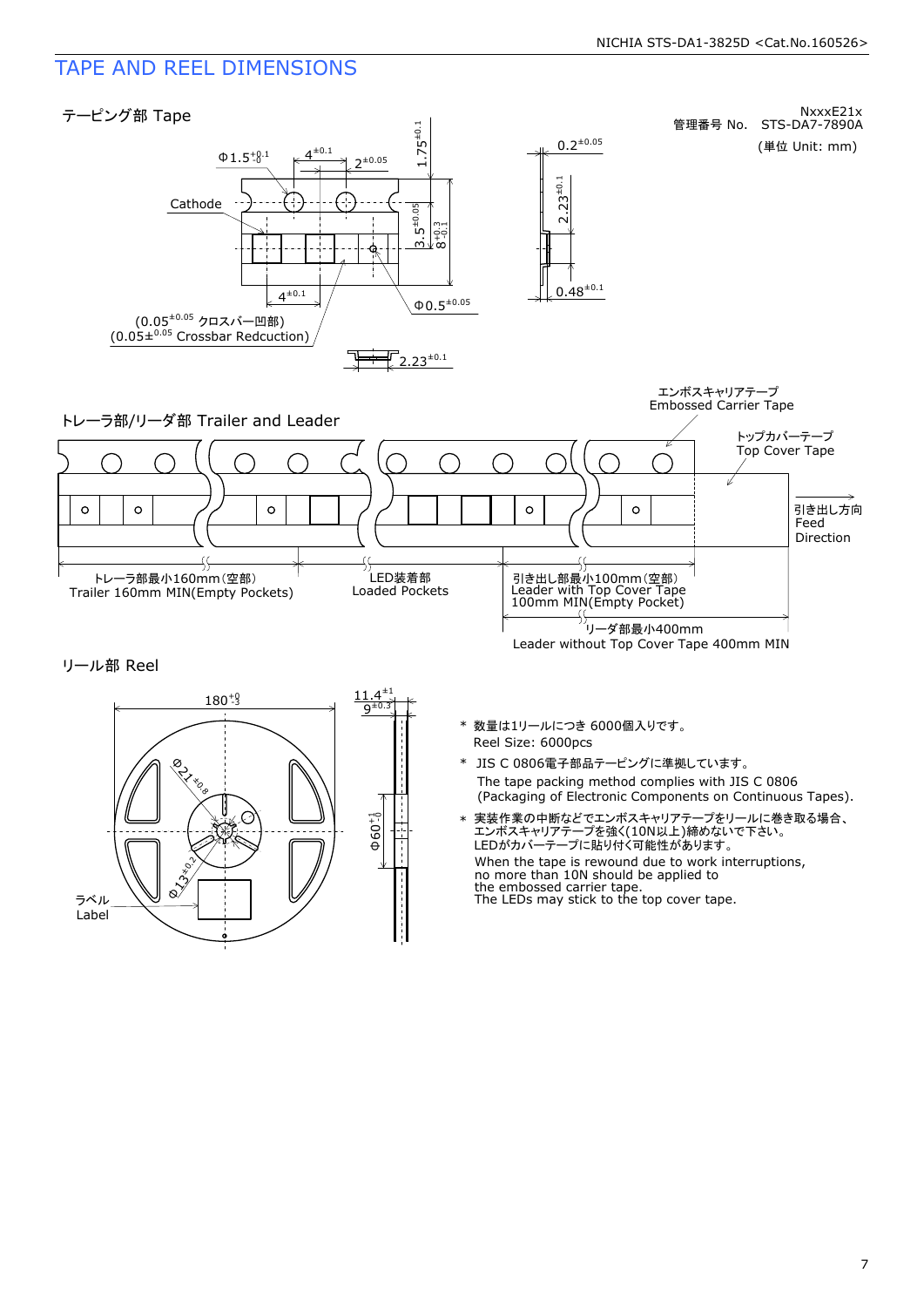### PACKAGING - TAPE & REEL

シリカゲルとともにリールをアルミ防湿袋に入れ、熱シールにより封をします。<br>Reels are shipped with desiccants in heat-sealed moisture-proof bags.

Nxxxxxxx<br>STS-DA7-4989 管理番号 No.



 $\mathscr{U}$ NICHIA  $\begin{array}{lll} \text{RMS} & \text{XXXX} & \text{LED} \\ \text{Type} & \text{Nxxxxxxx} \\ \text{LOT} & \text{YMxxxx-RRR} \\ \text{QTY.} & \text{PCS} \\ \text{ROHS} & \text{ROHS} \end{array}$ TYPE NXXXXXXX<br>\*\*\*\*\*\*\*<br>QTY. PCS ROHS<br>nichia corporation 491 oka, kaminaka, anan, tokushima, japan<br>nichia corporation 491 oka, kaminaka, anan, tokushima, japan YMxxxx-RRR

アルミ防湿袋を並べて入れ、ダンボールで仕切ります。<br>Moisture-proof bags are packed in cardboard boxes<br>with corrugated partitions.





- 客先型名を\*\*\*\*\*\*\*\*で示します。<br>客先型名が設定されていない場合は空白です。<br>\*\*\*\*\*\*\* is the customer part number.<br>If not provided, it will not be indicated on the label.
- \* ロット表記方法についてはロット番号の項を<br>参照して下さい。<br>For details, see "LOT NUMBERING C<br>in this document. For details, see "LOT NUMBERING CODE"
- \* ランク分けがない場合はランク表記はありません。<br>The label does not have the RANK field for<br>un-ranked products.
- 
- \* 本製品はテーピングしたのち、輸送の衝撃から保護するためダンボールで梱包します。<br>Products shipped on tape and reel are packed in a moisture-proof bag.<br>They are shipped in cardboard boxes to protect them from external forces during transportation.<br>\* 取り扱いに際して、落
- ダンボールには防水加工がされておりませんので、梱包箱が水に濡れないよう注意して下さい。<br>Do not expose to water. The box is not water-resistant. \* 取り扱いに際して、落下させたり、強い衝撃を与えたりしますと、製品を損傷させる原因になりますので注意して下さい。<br>Do not drop or expose the box to external forces as it may damage the products.<br>\* ダンボールには防水加工がされておりませんので、梱包箱が水に濡れないよう注意して下さい。<br>Do not expose to water. The box is n
-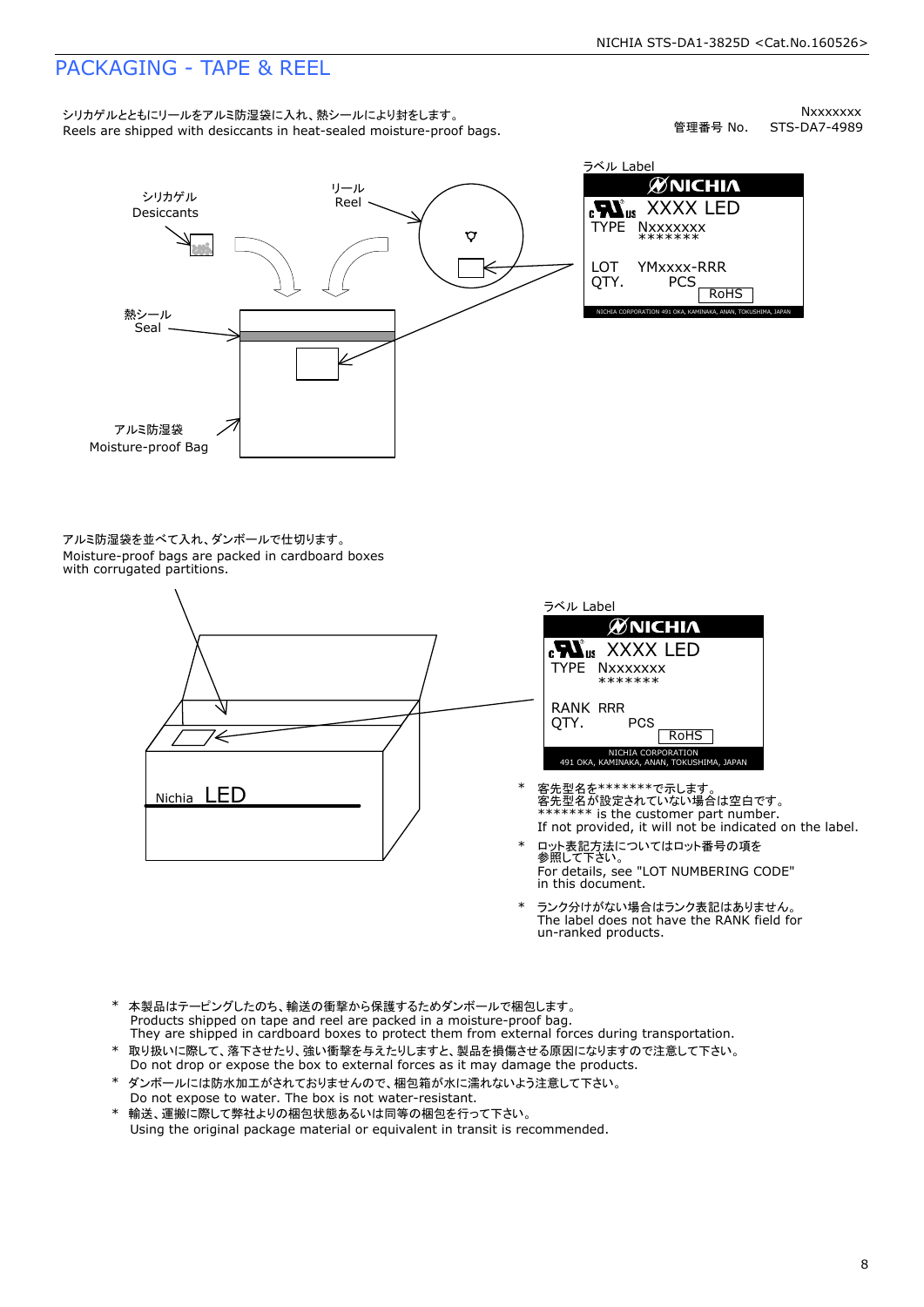### LOT NUMBERING CODE

Lot Number is presented by using the following alphanumeric code.

- YMxxxx RRR
- Y Year

| Year |   |
|------|---|
| 2015 | F |
| 2016 | G |
| 2017 | н |
| 2018 |   |
| 2019 |   |
| 2020 | ĸ |

#### M - Month

| Month | м | Month | м |
|-------|---|-------|---|
|       |   |       |   |
| 2     | っ | Я     |   |
|       |   | q     |   |
|       |   | 10    | А |
| 5     | 5 | 11    | P |
|       |   | 12    |   |

xxxx-Nichia's Product Number

RRR-Ranking by Color Coordinates, Ranking by Luminous Flux, Ranking by Forward Voltage, Ranking by Color Rendering Index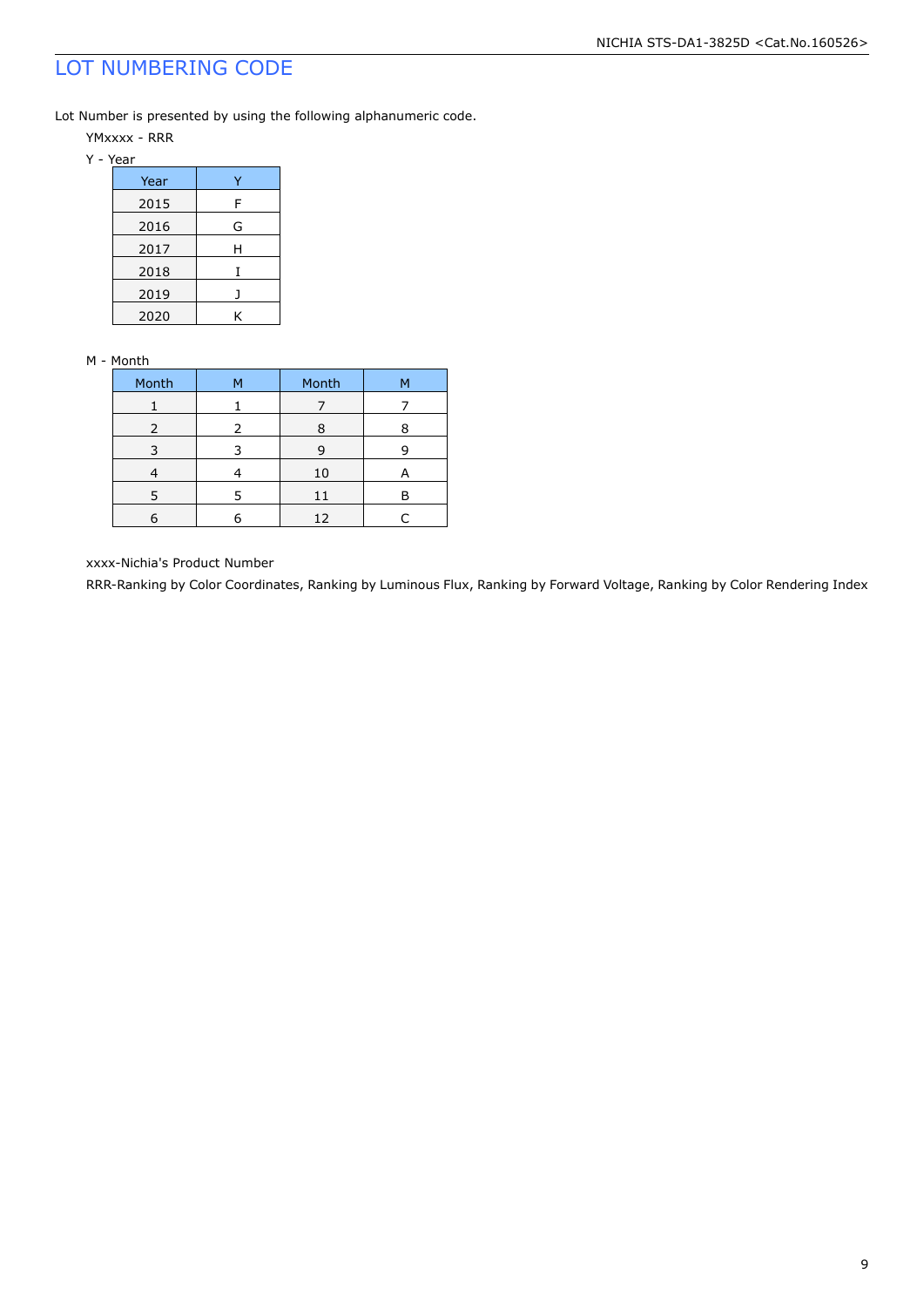### DERATING CHARACTERISTICS

NVSxE21A 管理番号 No. STS-DA7-7888A



0 300 600 900 1200 1500 0 20 40 60 80 100 120 (100, 1400) ケース温度測定部温度-許容順電流特性 **Temperature at Measure Point on a Case vs Allowable Forward Current** 許容順電流<br>Allowable Forward Current(mA) Allowable Forward Current(mA) ケース温度測定部温度



# デューティー比-許容順電流特性

Temperature at Measure Point on a Case(°C)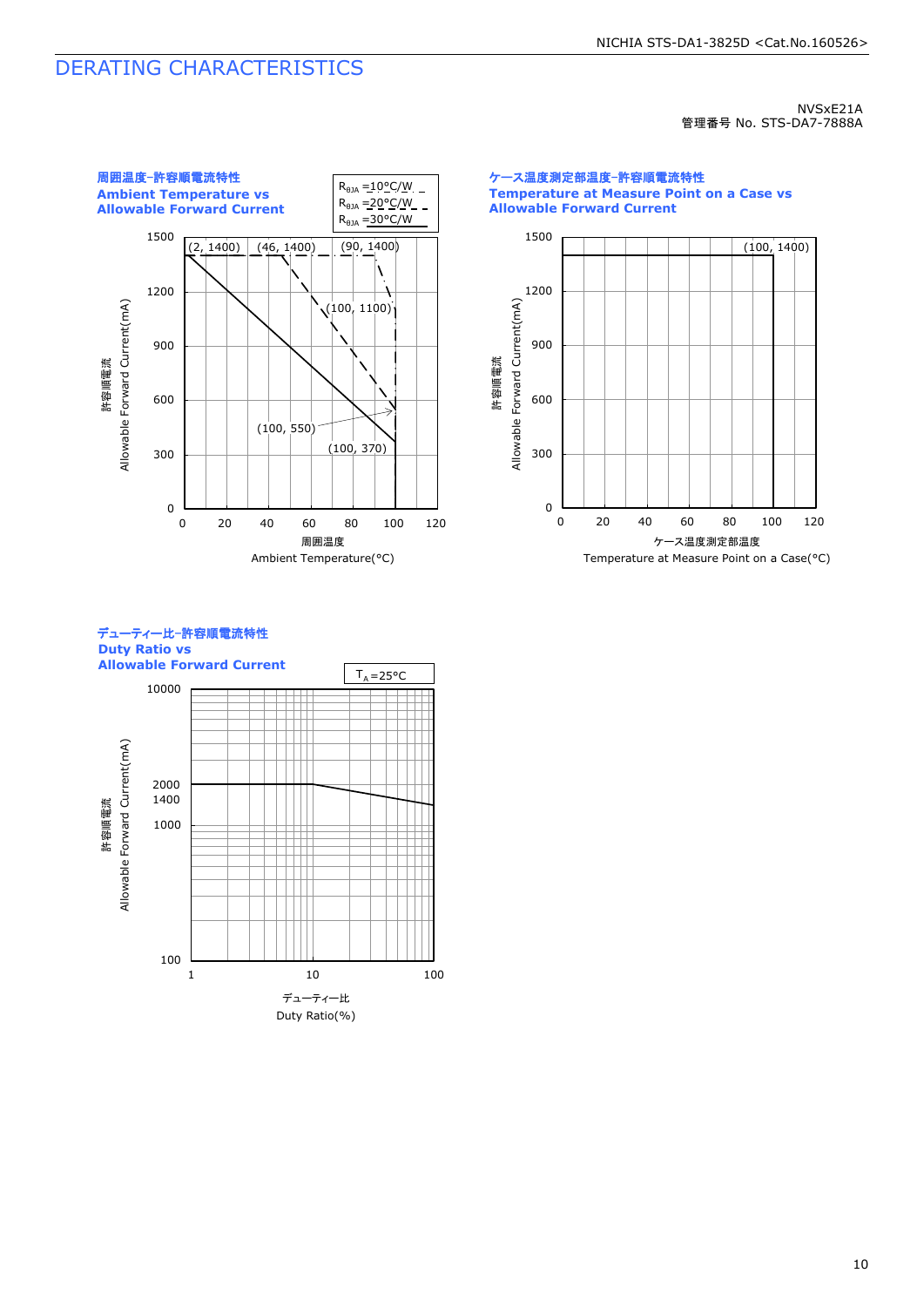## OPTICAL CHARACTERISTICS



NVSLE21A 管理番号 No. STS-DA7-8070







\* 本特性は演色性ランクR70に対応しています。

The graphs above show the characteristics for R70 LEDs of this product.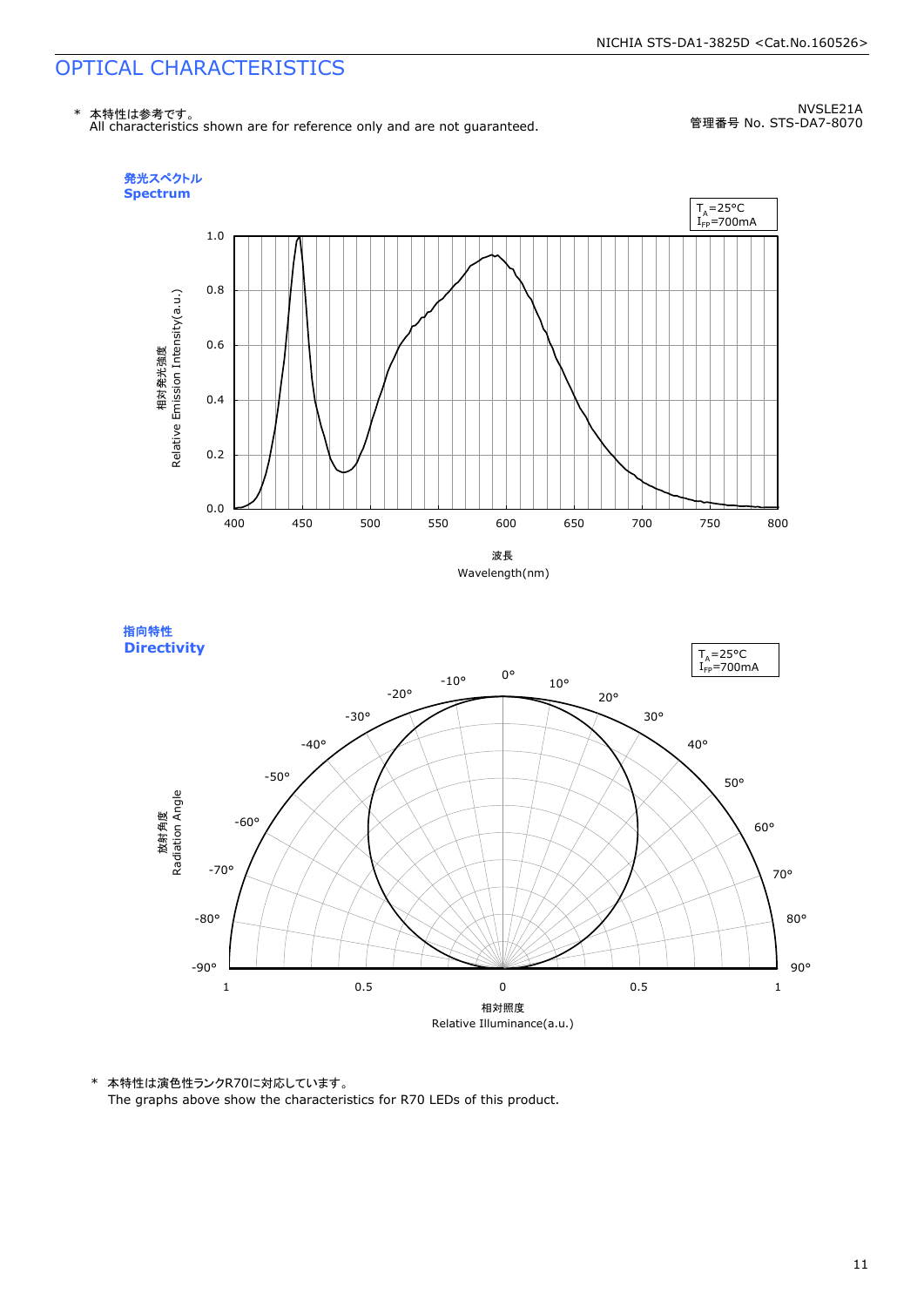$T_A = 25^{\circ}C$ 

### OPTICAL CHARACTERISTICS

指向特性 **Directivity** 



NVSLE21A 管理番号 No. STS-DA7-7878A







\* 本特性は演色性ランクR8000に対応しています。

The graphs above show the characteristics for R8000 LEDs of this product.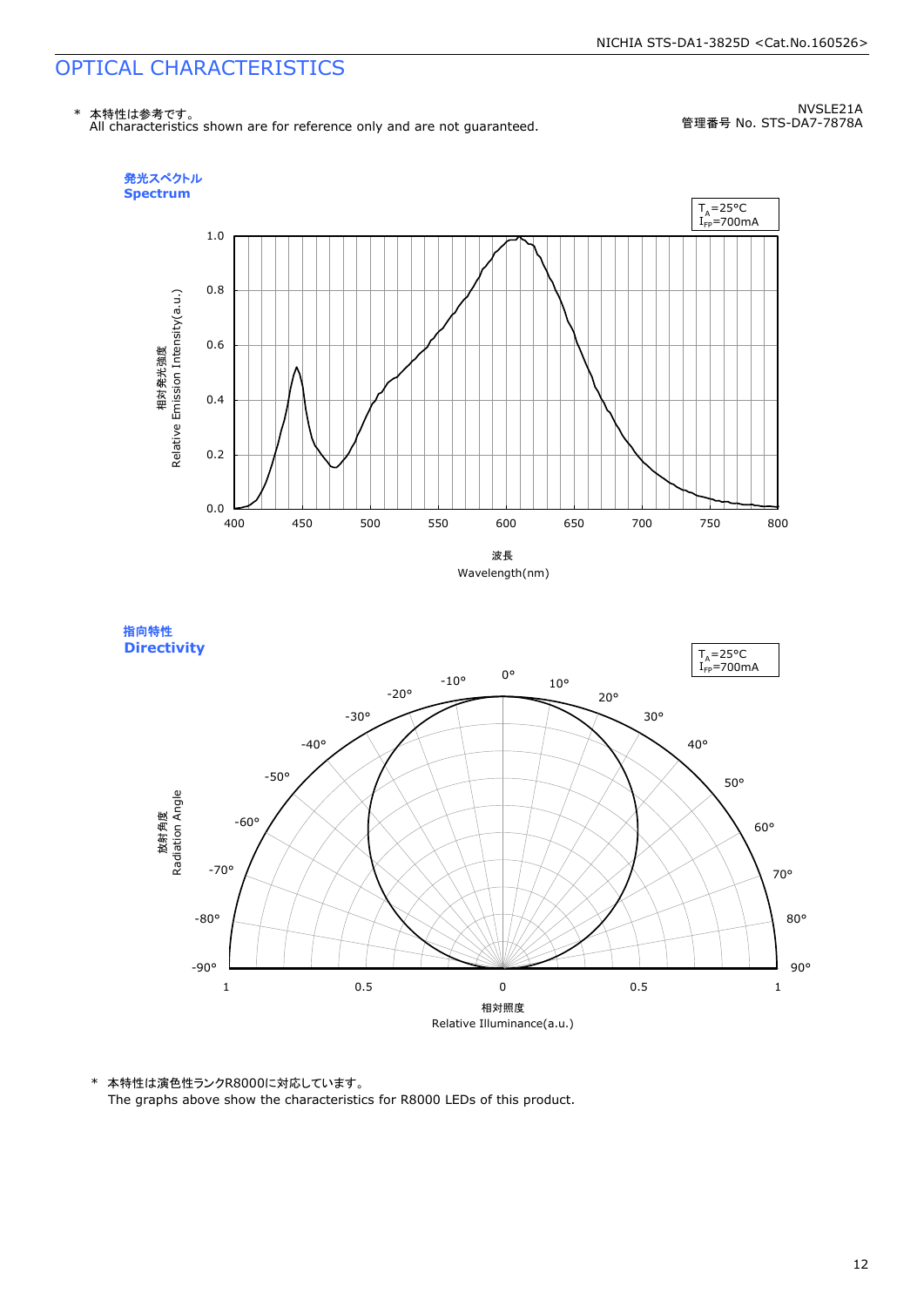### OPTICAL CHARACTERISTICS



NVSLE21A 管理番号 No. STS-DA7-8887





\* 本特性は演色性ランクR9050に対応しています。

The graphs above show the characteristics for R9050 LEDs of this product.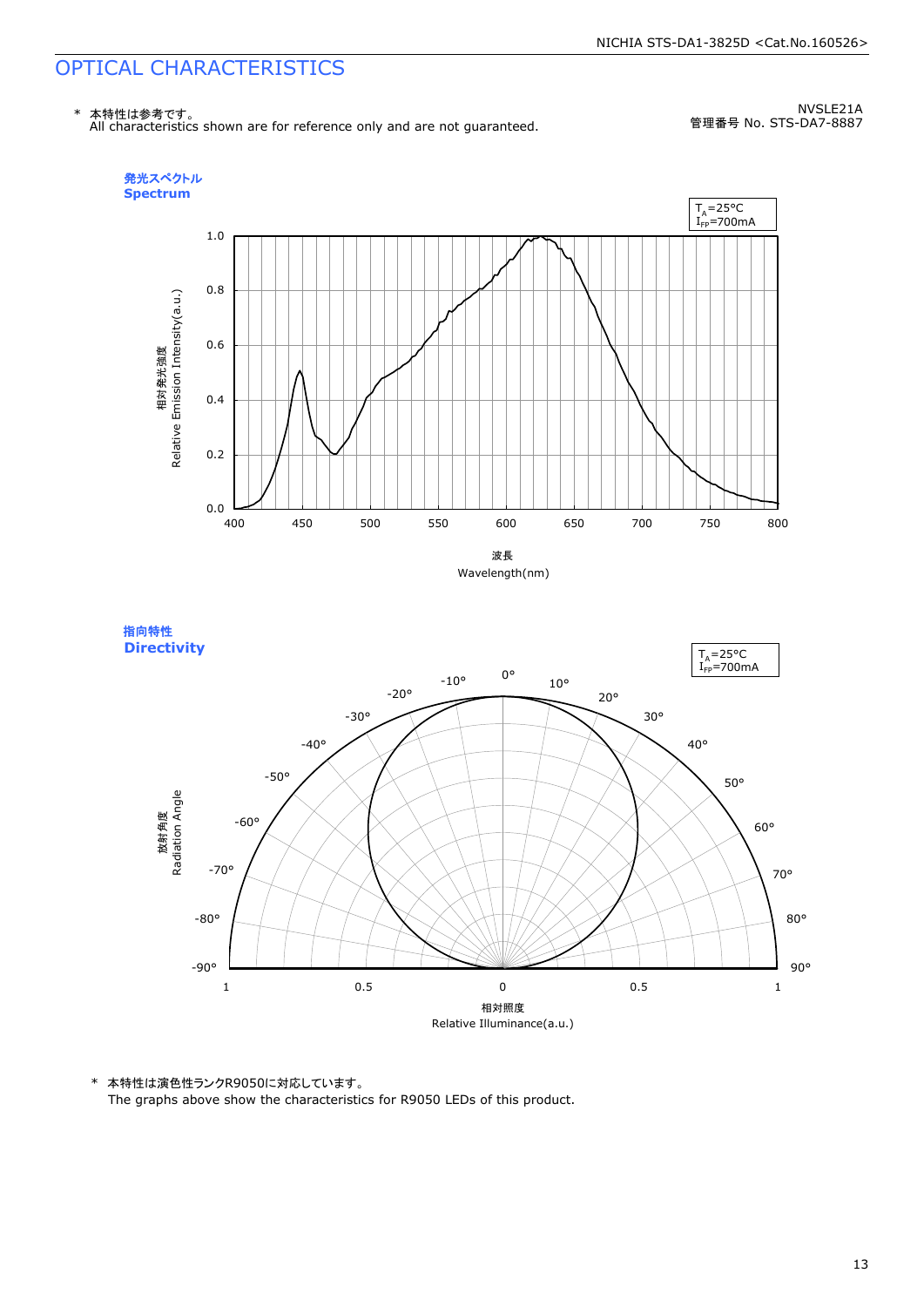## OPTICAL CHARACTERISTICS



NVSLE21A 管理番号 No. STS-DA7-9390







\* 本特性は演色性ランクR9080に対応しています。

The graphs above show the characteristics for R9080 LEDs of this product.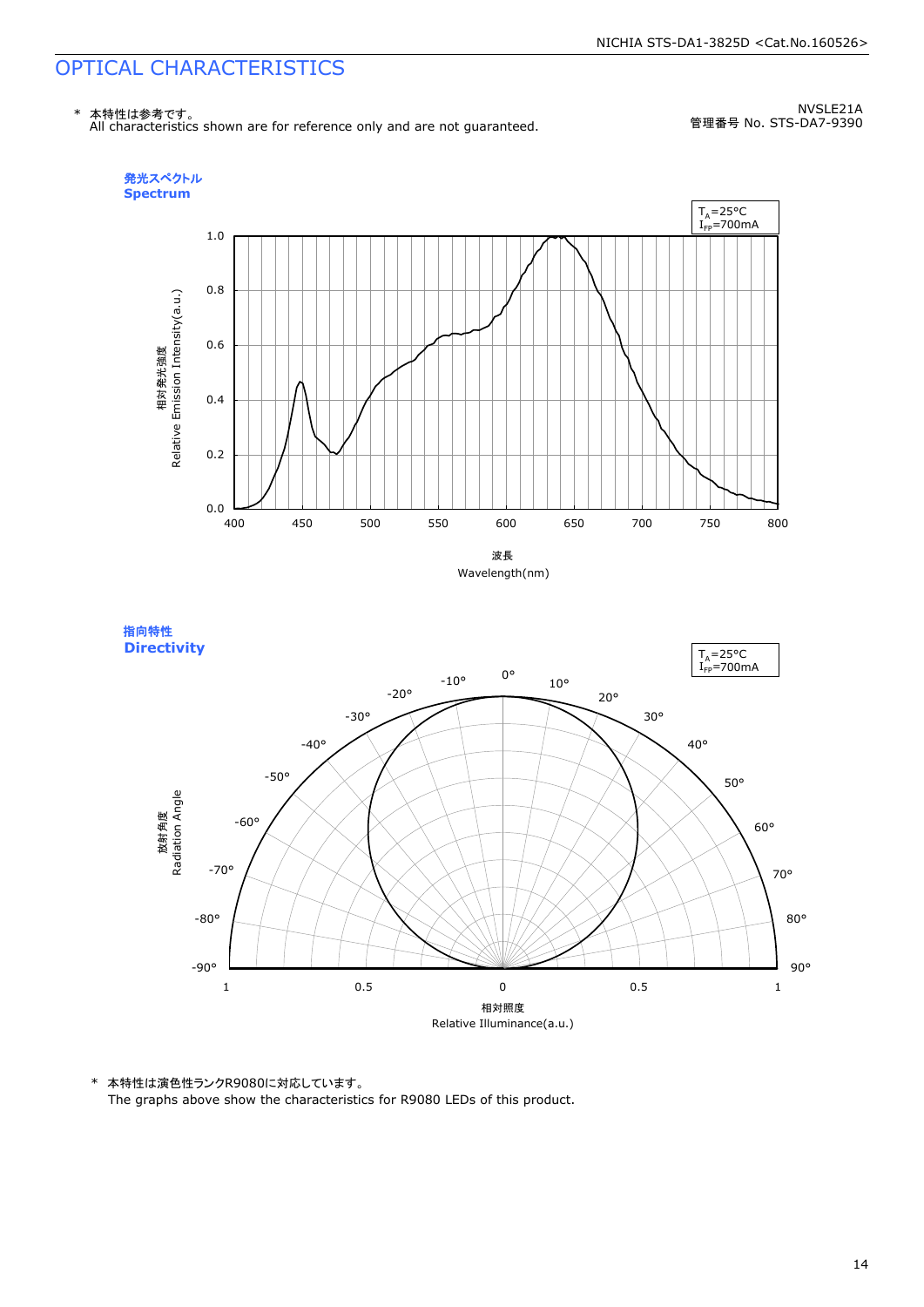\* 本特性は参考です。

All characteristics shown are for reference only and are not guaranteed.

NVSLE21A 管理番号 No. STS-DA7-7879A

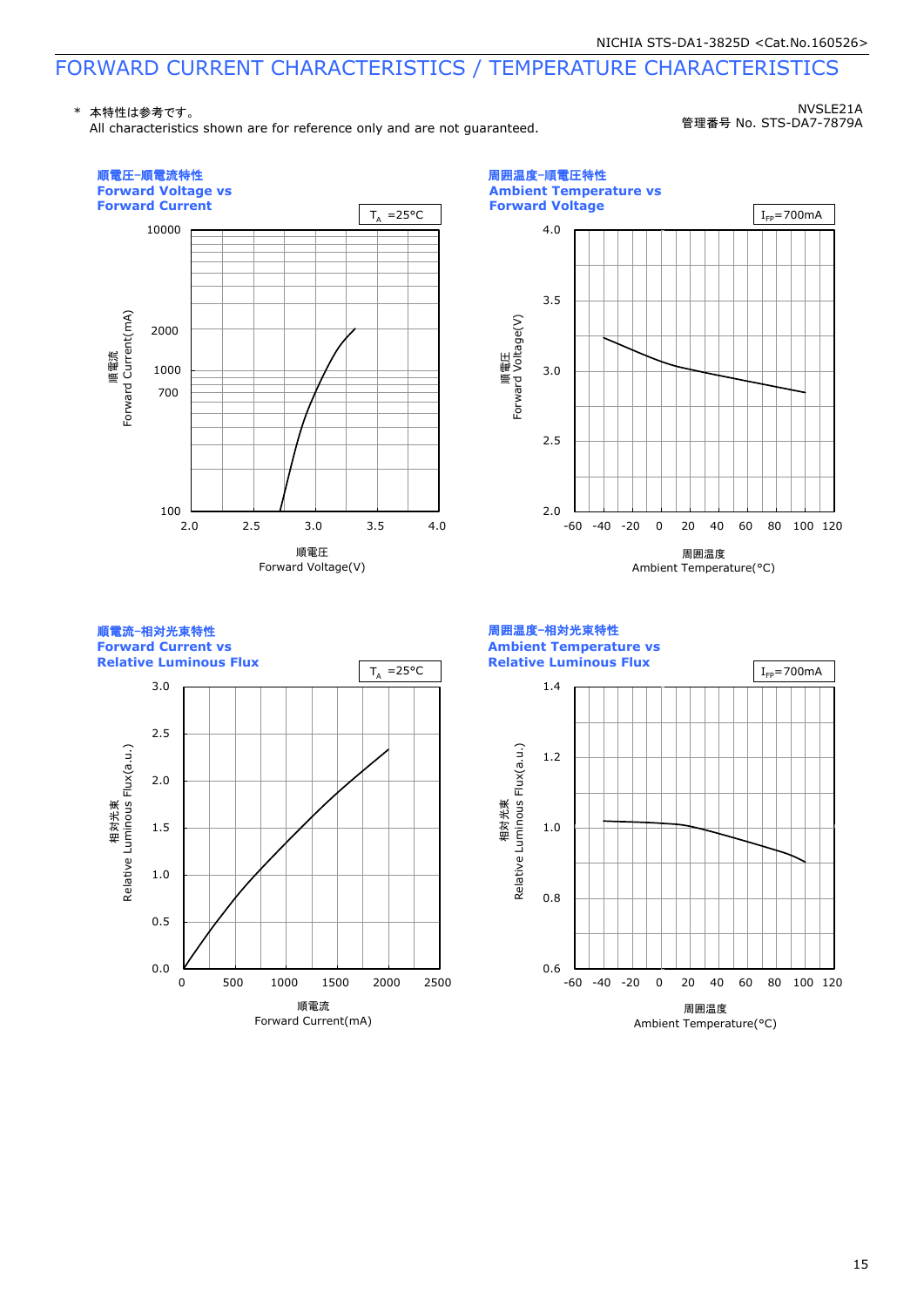#### \* 本特性は参考です。 All characteristics shown are for reference only and are not quaranteed.

NVSLE21A 管理番号 No. STS-DA7-8071





\* 本特性は演色性ランクR70に対応しています。 The graphs above show the characteristics for R70 LEDs of this product.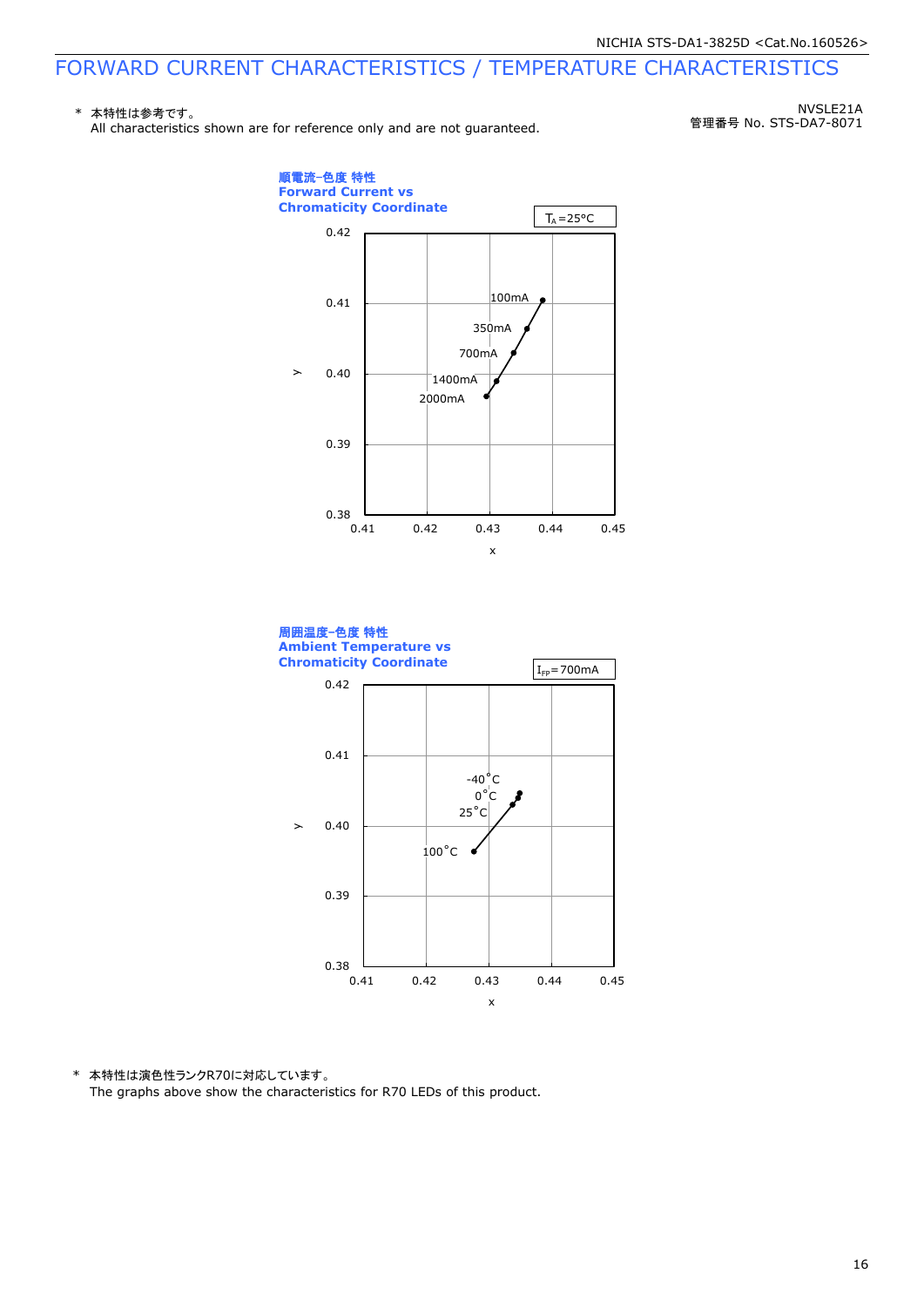#### \* 本特性は参考です。 All characteristics shown are for reference only and are not quaranteed.

NVSLE21A 管理番号 No. STS-DA7-7880A





\* 本特性は演色性ランクR8000に対応しています。 The graphs above show the characteristics for R8000 LEDs of this product.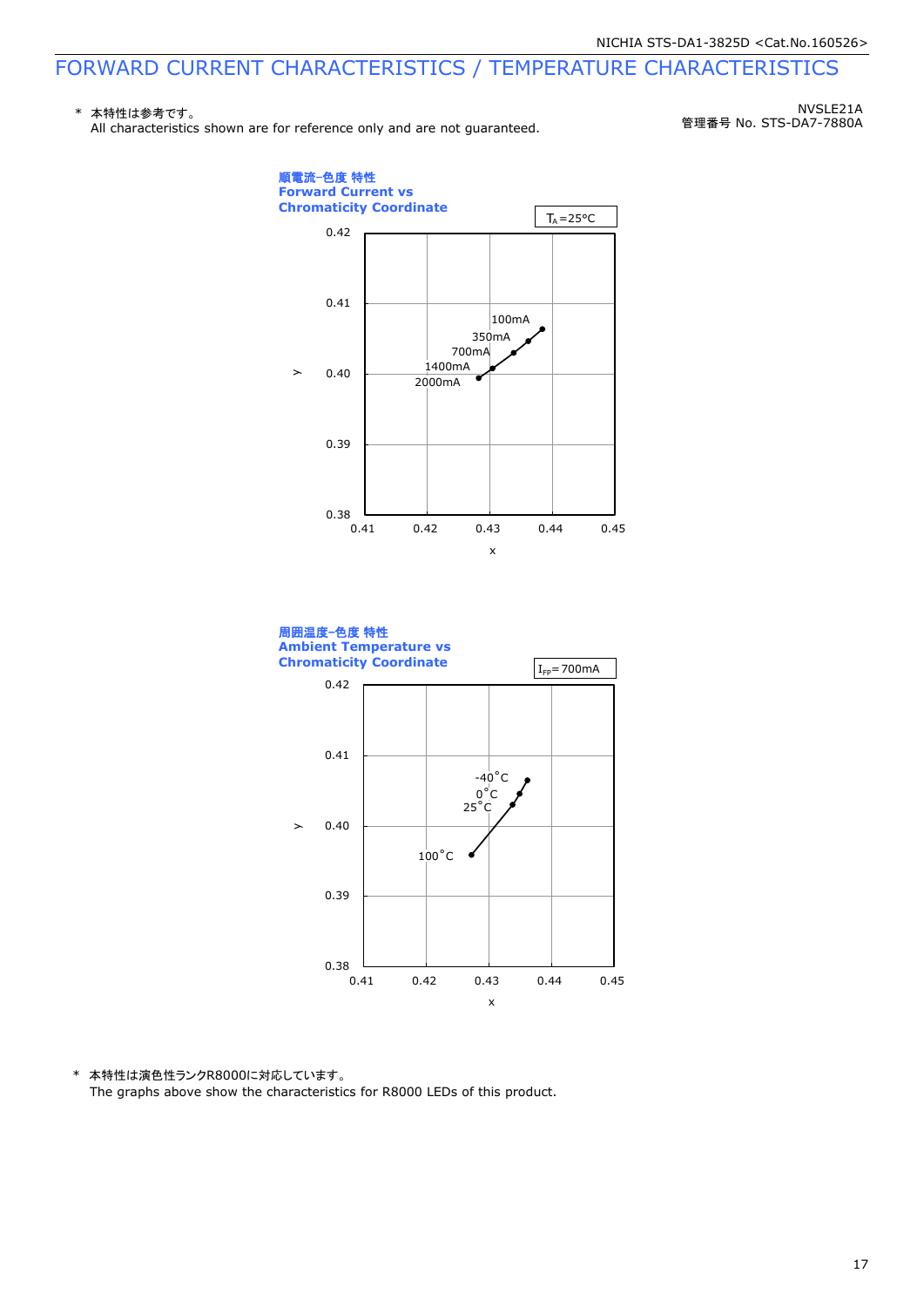#### \* 本特性は参考です。 All characteristics shown are for reference only and are not guaranteed.

NVSLE21A 管理番号 No. STS-DA7-8888





\* 本特性は演色性ランクR9050に対応しています。 The graphs above show the characteristics for R9050 LEDs of this product.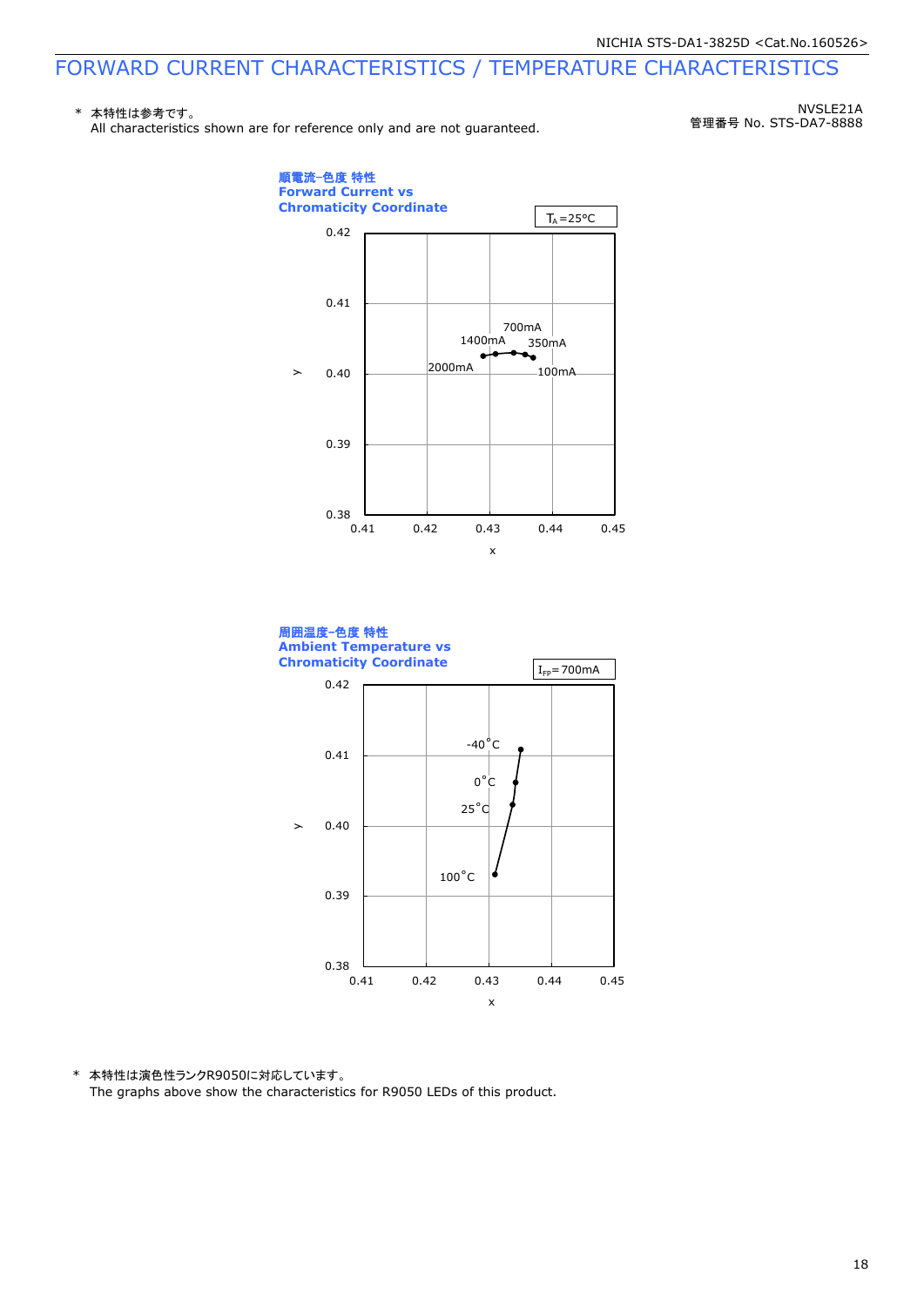#### \* 本特性は参考です。 All characteristics shown are for reference only and are not quaranteed.

NVSLE21A 管理番号 No. STS-DA7-9391





\* 本特性は演色性ランクR9080に対応しています。 The graphs above show the characteristics for R9080 LEDs of this product.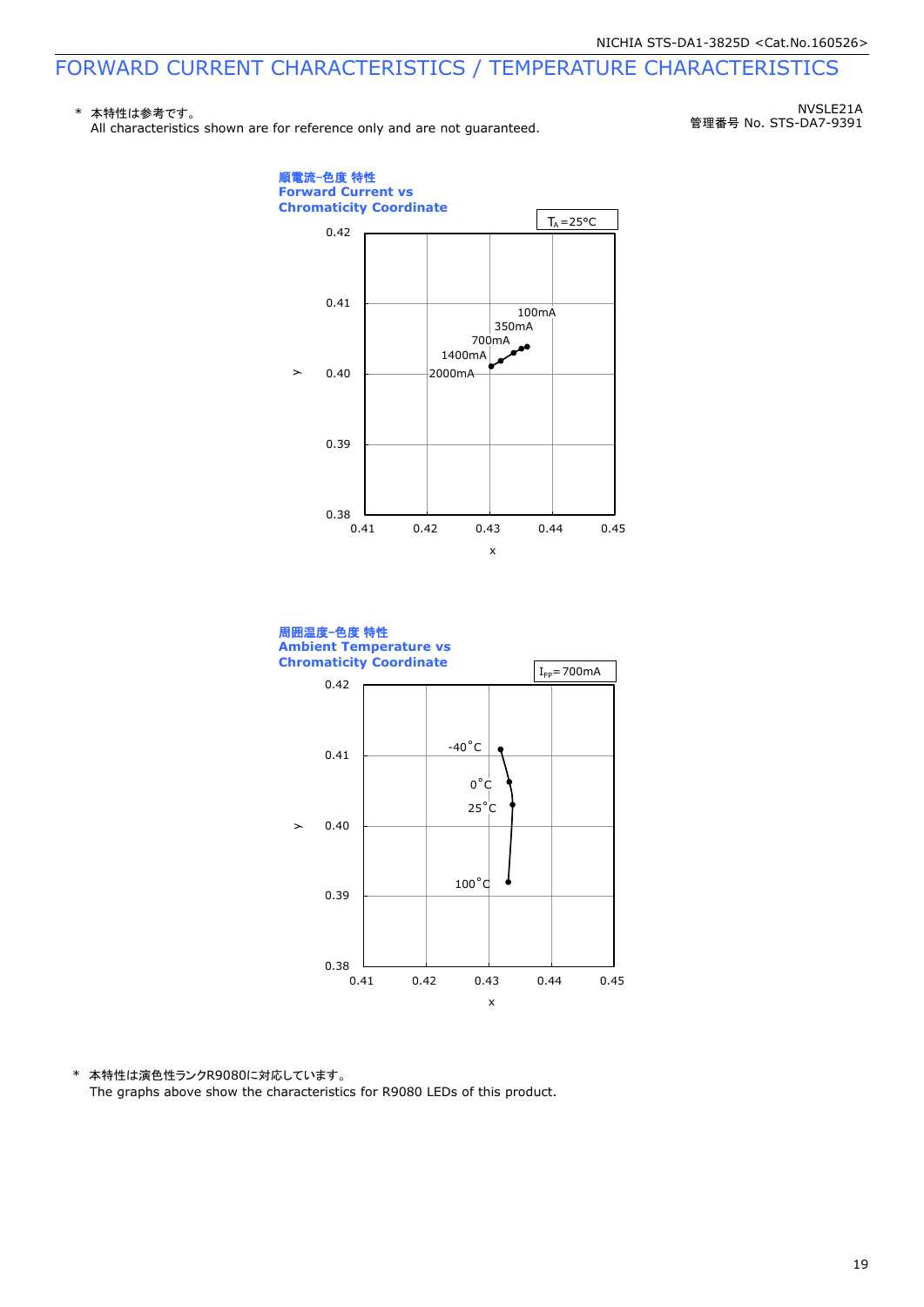### RELIABILITY

#### (1) Tests and Results

| <b>Test</b>                                           | Reference<br>Standard            | <b>Test Conditions</b>                                                            | <b>Test</b><br>Duration | Failure<br>Criteria<br># | <b>Units</b><br>Failed/Tested |
|-------------------------------------------------------|----------------------------------|-----------------------------------------------------------------------------------|-------------------------|--------------------------|-------------------------------|
| Resistance to<br>Soldering Heat<br>(Reflow Soldering) | JEITA ED-4701<br>300 301         | T <sub>sid</sub> =260°C, 10sec, 2reflows,<br>Precondition: 30°C, 70%RH,<br>4weeks |                         | #1                       | 0/22                          |
| Solderability<br>(Reflow Soldering)                   | <b>JEITA ED-4701</b><br>303 303A | $T_{\text{sid}} = 245 \pm 5^{\circ}$ C, 5sec,<br>Lead-free Solder(Sn-3.0Ag-0.5Cu) |                         | #2                       | 0/22                          |
| Temperature Cycle                                     | JEITA ED-4701<br>100 105         | -40°C(30min)~25°C(5min)~<br>100°C(30min)~25°C(5min)                               | 100cycles               | #1                       | 0/22                          |
| Moisture Resistance<br>(Cyclic)                       | <b>JEITA ED-4701</b><br>200 203  | 25°C~65°C~-10°C, 90%RH,<br>24hr per cycle                                         | 10cycles                | #1                       | 0/22                          |
| High Temperature<br>Storage                           | <b>JEITA ED-4701</b><br>200 201  | $T_A = 100^{\circ}C$                                                              | 1000hours               | #1                       | 0/22                          |
| Temperature Humidity<br>Storage                       | <b>JEITA ED-4701</b><br>100 103  | $T_A = 60^{\circ}$ C, RH = 90%                                                    | 1000hours               | #1                       | 0/22                          |
| Low Temperature<br>Storage                            | <b>JEITA ED-4701</b><br>200 202  | $T_A = -40$ °C                                                                    | 1000hours               | #1                       | 0/22                          |
| Room Temperature<br>Operating Life                    |                                  | $T_A = 25^{\circ}C$ , $I_F = 1100mA$<br>Test board: See NOTES below               | 1000hours               | #1                       | 0/22                          |
| High Temperature<br>Operating Life                    |                                  | $T_A = 100^{\circ}$ C, I <sub>F</sub> =350mA<br>Test board: See NOTES below       | 1000hours               | #1                       | 0/22                          |
| Temperature Humidity<br>Operating Life                |                                  | 60°C, RH=90%, IF=750mA<br>Test board: See NOTES below                             | 500hours                | #1                       | 0/22                          |
| Low Temperature<br>Operating Life                     |                                  | $T_A = -40$ °C, I <sub>F</sub> =1400mA<br>Test board: See NOTES below             | 1000hours               | #1                       | 0/22                          |
| Vibration                                             | <b>JEITA ED-4701</b><br>400 403  | 200m/s <sup>2</sup> , 100~2000~100Hz,<br>4cycles, 4min, each X, Y, Z              | 48minutes               | #1                       | 0/22                          |
| Free Fall                                             |                                  | 3drops from a height of 75cm                                                      |                         | #1                       | 0/22                          |

NOTES:

1) Test board: FR4 board thickness=1.6mm, copper layer thickness=35µm, R<sub>0JA</sub>≈30°C/W

2) Measurements are performed after allowing the LEDs to return to room temperature.

#### (2) Failure Criteria

| Criteria $#$ | <b>Items</b>               | Conditions       | <b>Failure Criteria</b>       |
|--------------|----------------------------|------------------|-------------------------------|
| #1           | Forward Voltage( $V_F$ )   | $I_F = 700$ mA   | $>$ U.S.L. $\times$ 1.1       |
|              | Luminous Flux $(\Phi_{V})$ | $I_F = 700$ mA   | $<$ L.S.L. $\times$ 0.7       |
|              | Reverse Current $(I_R)$    | $V_{\rm B} = 5V$ | $>$ U.S.L. $\times$ 2.0       |
| #2           | Solderability              | -                | Less than 95% solder coverage |

U.S.L. : Upper Specification Limit L.S.L. : Lower Specification Limit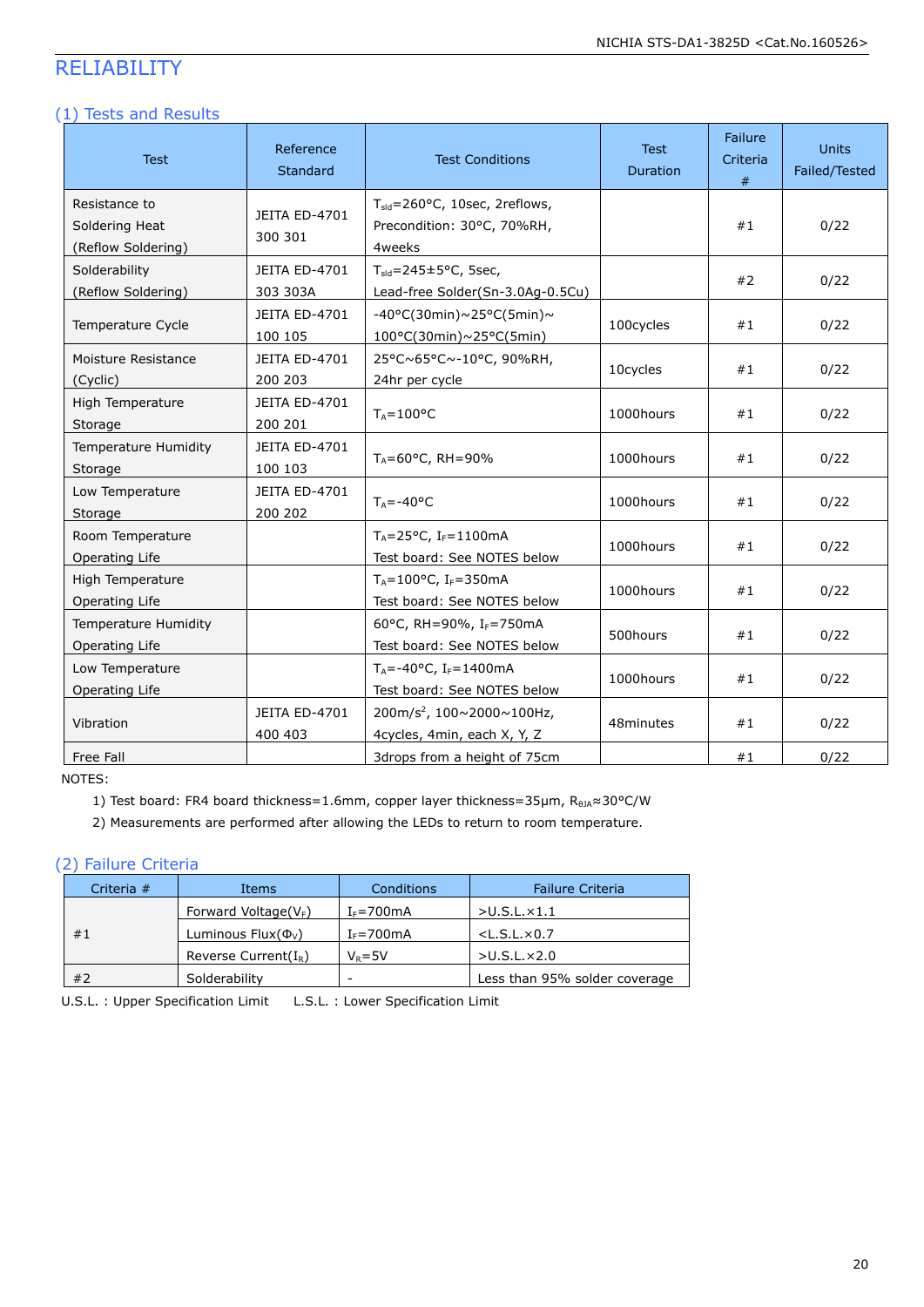### CAUTIONS

#### (1) Storage

| Conditions |                             | Temperature | <b>Humidity</b> | Time                             |
|------------|-----------------------------|-------------|-----------------|----------------------------------|
| Storage    | Before Opening Aluminum Bag | ≤30°C       | ≤90%RH          | Within 1 Year from Delivery Date |
|            | After Opening Aluminum Bag  | ≤30°C       | ≤70%RH          | ≤4weeks                          |

- Product complies with JEDEC MSL 2a or equivalent. See IPC/JEDEC STD-020 for moisture-sensitivity details.
- Soldering must be completed within the storage times specified above.
- Absorbed moisture in LED packages can vaporize and expand during soldering, which can cause interface delamination and result in optical performance degradation. Products are packed in moisture-proof aluminum bags to minimize moisture absorption during transportation and storage. Included silica gel desiccants change from blue to red if moisture had penetrated bags.
- After opening the moisture-proof aluminum bag, the products should go through the soldering process within the range of the conditions stated above. Unused remaining LEDs should be stored with silica gel desiccants in a hermetically sealed container, preferably the original moisture-proof bags for storage.
- Although the leads or electrode pads (anode and cathode) of the product are plated with gold, prolonged exposure to a corrosive environment might cause the gold plated the leads or electrode pads to tarnish, and thus leading to difficulties in soldering. If unused LEDs remain, they must be stored in a hermetically sealed container. Nichia recommends using the original moisture-proof bag for storage.
- Do not use sulfur-containing materials in commercial products. Some materials, such as seals and adhesives, may contain sulfur. The contaminated plating of LEDs might cause an open circuit. Silicone rubber is recommended as a material for seals. Bear in mind, the use of silicones may lead to silicone contamination of electrical contacts inside the products, caused by low molecular weight volatile siloxane.
- To prevent water condensation, please avoid large temperature and humidity fluctuations for the storage conditions.
- Do not store the LEDs in a dusty environment.
- Do not expose the LEDs to direct sunlight and/or an environment where the temperature is higher than normal room temperature.

#### (2) Directions for Use

● When designing a circuit, the current through each LED must not exceed the Absolute Maximum Rating. Operating at a constant current per LED is recommended. In case of operating at a constant voltage, Circuit B is recommended. If the LEDs are operated with constant voltage using Circuit A, the current through the LEDs may vary due to the variation in Forward Voltage characteristics of the LEDs.



- This product should be operated using forward current. Ensure that the product is not subjected to either forward or reverse voltage while it is not in use. In particular, subjecting it to continuous reverse voltage may cause migration, which may cause damage to the LED die. When used in displays that are not used for a long time, the main power supply should be switched off for safety.
- It is recommended to operate the LEDs at a current greater than 10% of the sorting current to stabilize the LED characteristics.
- Care must be taken to ensure that the reverse voltage will not exceed the Absolute Maximum Rating when using the LEDs with matrix drive.
- Ensure that excessive voltages such as lightning surges are not applied to the LEDs.
- For outdoor use, necessary measures should be taken to prevent water, moisture and salt air damage.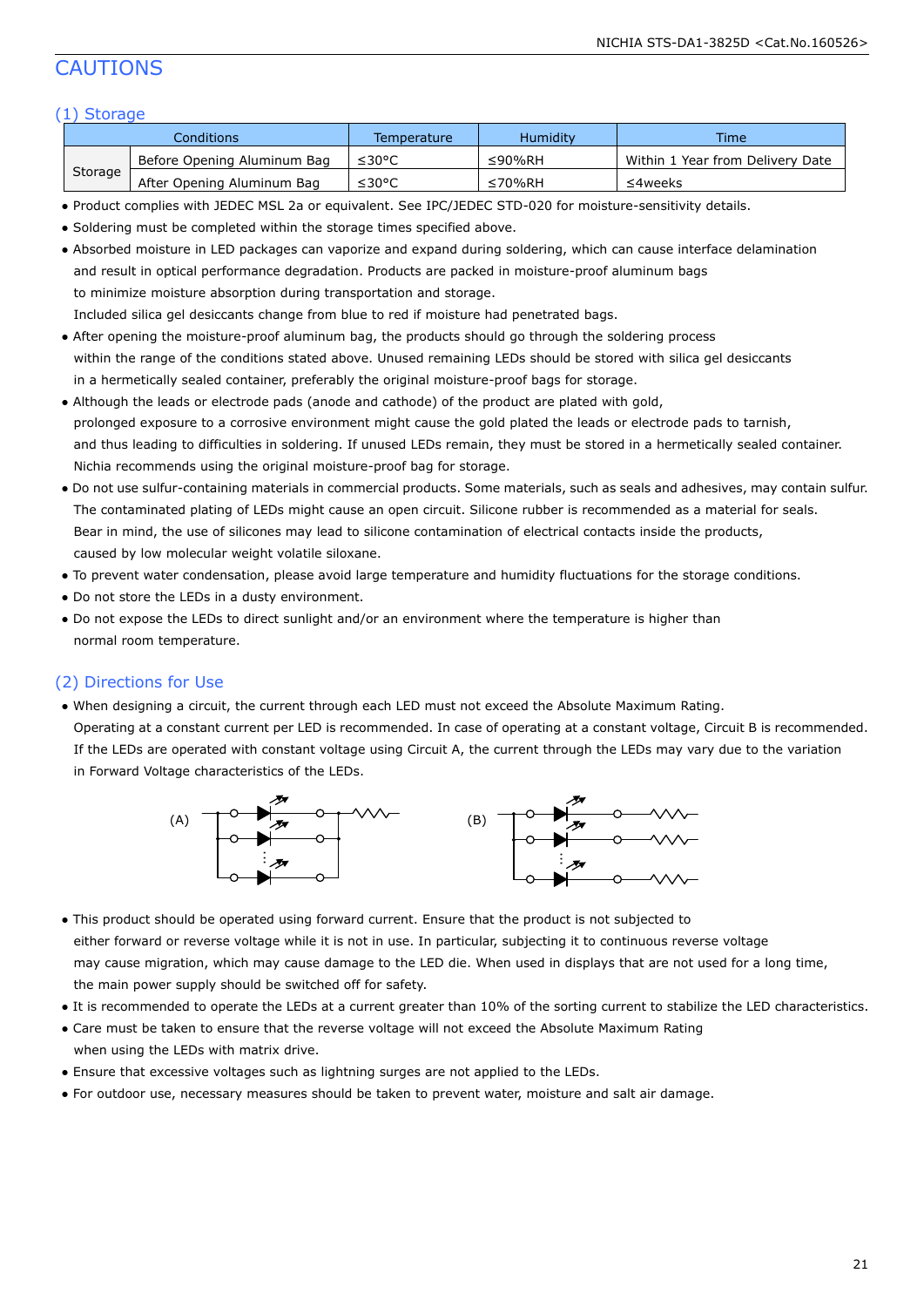#### (3) Handling Precautions

- Do not handle the LEDs with bare hands as it will contaminate the LED surface and may affect the optical characteristics: it might cause the LED to be deformed and/or the bump to break, which will cause the LED not to illuminate.
- This product uses encapsulating resin that is very soft. Direct contact with the surface of the resin may cause damage to the resin; the application of force on the resin may cause the wire to break and/or cause the LED not to illuminate. When handling the LEDs with tweezers, make sure to avoid direct contact with the resin and that excessive force is not applied to the LEDs.
- Dropping the product may cause damage.
- Do not stack assembled PCBs together. Failure to comply can cause the resin portion of the product to be cut, chipped, delaminated and/or deformed. It may cause bump to break, leading to catastrophic failures.

#### (4) Design Consideration

- PCB warpage after mounting the products onto a PCB can cause the package to break. The LED should be placed in a way to minimize the stress on the LEDs due to PCB bow and twist.
- The position and orientation of the LEDs affect how much mechanical stress is exerted on the LEDs placed near the score lines. The LED should be placed in a way to minimize the stress on the LEDs due to board flexing.
- Board separation must be performed using special jigs, not using hands.
- Volatile organic compounds that have been released from materials present around the LEDs (e.g. housing, packing, adhesive, secondary lens, lens cover, etc.) may penetrate the LED lens and/or encapsulating resin. If the LEDs are being used in a hermetically sealed environment, these volatile compounds can discolor after being exposed to heat and/or photon energy and it may greatly reduce the LED light output and/or cause a color shift. In this case, ventilating the environment may improve the reduction in light output and/or color shift. Perform a light-up test of the chosen application for optical evaluation to ensure that there are no issues, especially if the LEDs are planned to be used in a hermetically sealed environment.
- Ensure that the chosen land pattern has a solder mask which does not cover the copper pads that the LED will be attached to or the area underneath the LED.

(Non Solder Mask Defined [NSMD] pads are recommended, see the figure below.)

#### **Refer to the relevant application notes. To access the application notes, go to the Technical Suggestions And Recommendations section of Nichia's website.**

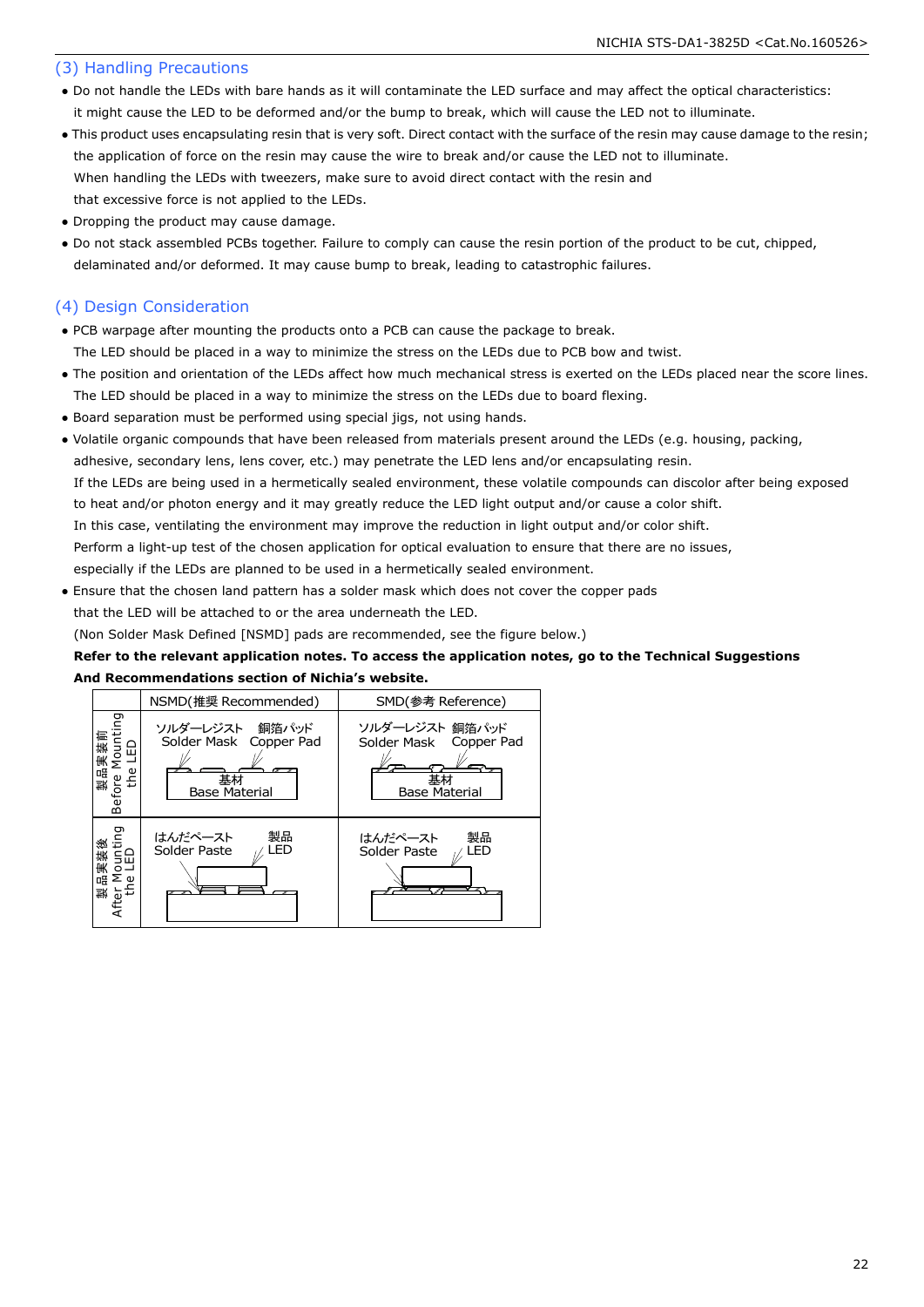#### (5) Electrostatic Discharge (ESD)

- The products are sensitive to static electricity or surge voltage. ESD can damage a die and its reliability.
- When handling the products, the following measures against electrostatic discharge are strongly recommended: Eliminating the charge
	- Grounded wrist strap, ESD footwear, clothes, and floors
	- Grounded workstation equipment and tools
	- ESD table/shelf mat made of conductive materials
- Ensure that tools, jigs and machines that are being used are properly grounded and that proper grounding techniques are used in work areas. For devices/equipment that mount the LEDs, protection against surge voltages should also be used.
- If tools or equipment contain insulating materials such as glass or plastic, the following measures against electrostatic discharge are strongly recommended:
	- Dissipating static charge with conductive materials
	- Preventing charge generation with moisture
	- Neutralizing the charge with ionizers
- The customer is advised to check if the LEDs are damaged by ESD when performing the characteristics inspection of the LEDs in the application. Damage can be detected with a forward voltage measurement or a light-up test at low current (≤1mA).
- ESD damaged LEDs may have an increased leakage current, current flow at a low voltage or no longer illuminate at a low current. Failure Criteria:  $V_F$ <2.0V at I<sub>F</sub>=0.5mA

#### (6) Thermal Management

- Proper thermal management is an important when designing products with LEDs. LED die temperature is affected by PCB thermal resistance and LED spacing on the board. Please design products in a way that the LED die temperature does not exceed the maximum Junction Temperature  $(T_1)$ .
- Drive current should be determined for the surrounding ambient temperature ( $T_A$ ) to dissipate the heat from the product.
- The following equations can be used to calculate the junction temperature of the products.
	- 1)  $T_1 = T_A + R_{\theta} + W$  2)  $T_1 = T_C + R_{\theta} + W$ 
		- $T_1$ =LED junction temperature:  $^{\circ}$ C
		- $T_A$ =Ambient temperature: °C
		- T<sub>C</sub>=Case temperature: °C

 $R_{HJA}$ =Thermal resistance from junction to ambient: °C/W

 $R_{\theta$ JC=Thermal resistance from junction to T<sub>C</sub> measuring point: °C/W

```
W=Input power(I_F\times V_F): W
```


• Once the LEDs have been soldered to a PCB, it is difficult to measure  $T_c$  due to the location of the  $T_c$  measurement point. **Refer to the relevant application notes for other methods of determining the TJ. To access the application notes, go to the Technical Suggestions And Recommendations section of Nichia's website.**

#### (7) Cleaning

- The LEDs should not be cleaned with water, benzine, and/or thinner.
- If required, isopropyl alcohol (IPA) should be used. Other solvents may cause premature failure to the LEDs due to the damage to the resin portion. The effects of such solvents should be verified prior to use. In addition, the use of CFCs such as Freon is heavily regulated.
- When dust and/or dirt adheres to the LEDs, soak a cloth with Isopropyl alcohol (IPA), then squeeze it before wiping the LEDs.
- Ultrasonic cleaning is not recommended since it may have adverse effects on the LEDs depending on the ultrasonic power and how LED is assembled.

If ultrasonic cleaning must be used, the customer is advised to make sure the LEDs will not be damaged prior to cleaning.